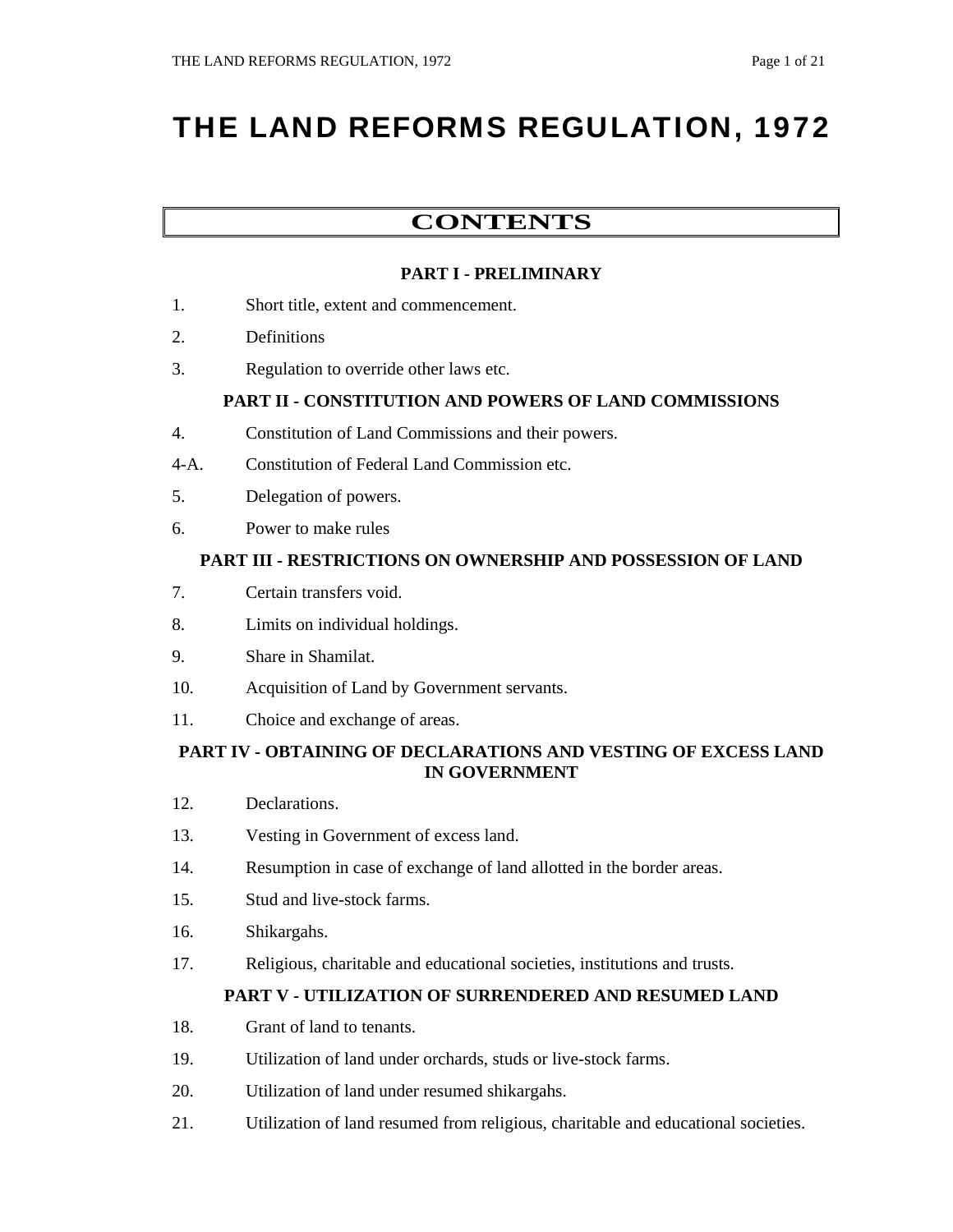#### **PART VI - IMPARTIBILITY AND RESTRICTIONS ON ALIENATION OF HOLDINGS**

- 22. Restrictions on partition of joint holdings.
- 23. Management of impartible joint holdings.
- 24. Restrictions on alienation of holdings.

#### **PART VII - TENANTS**

25. Rights of tenants.

#### **PART VIII - MISCELLANEOUS**

- 26. Bar of jurisdiction.
- 27. Indemnity.
- 28. Grantees of land under the repealed Regulation not to pay installments.

#### **PART IX - REVISION, PUNISHMENT AND PROCEDURE**

- 29. Revisional powers of the Federal Government.
- 30. Offences and penalties.
- 31. Cognizance of offences.
- 32. Repeal and saving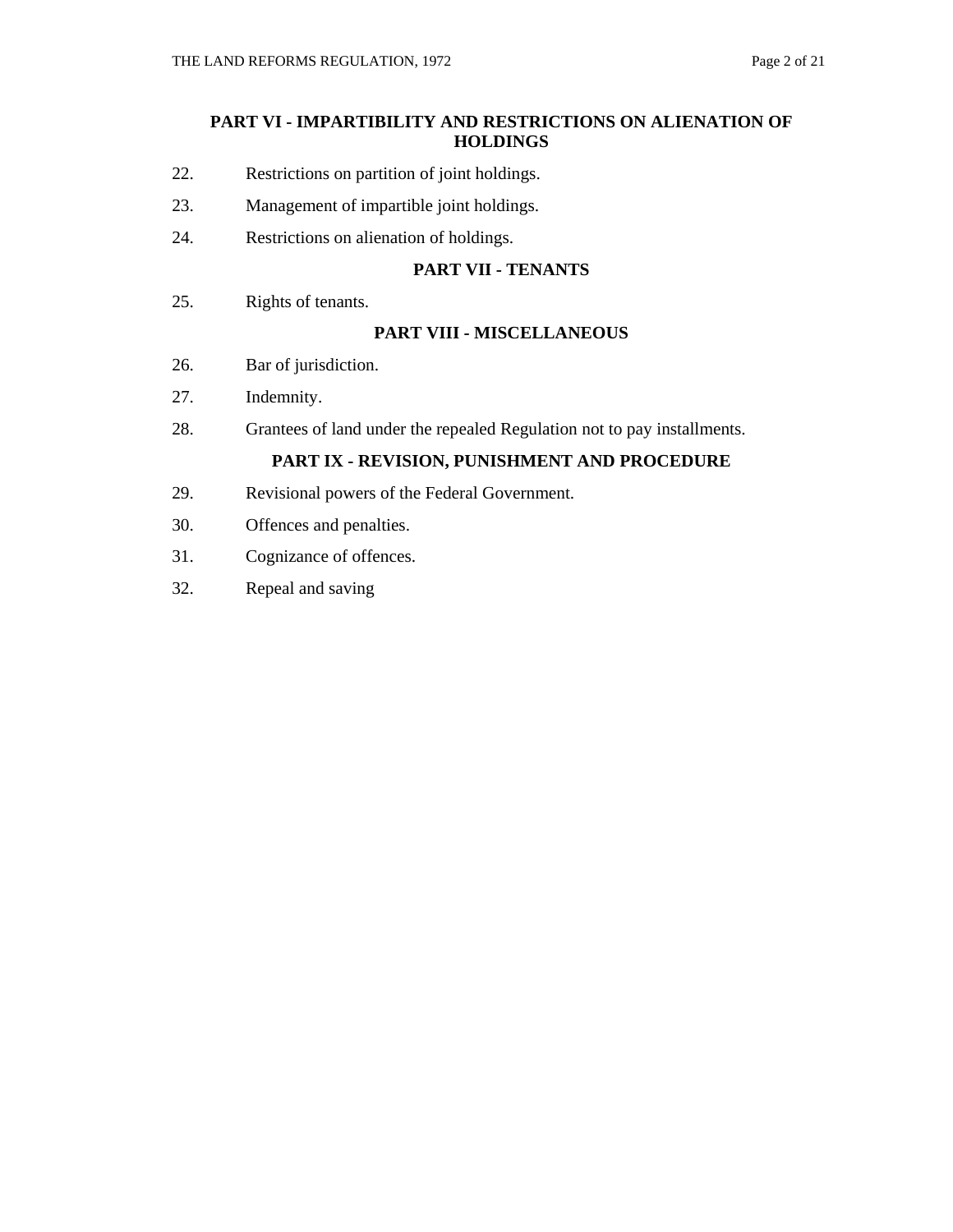## **1 THE LAND REFORMS REGULATION, 1972**

#### **(Martial Law Regulation No. 115 of 1972)**

#### **PART I** – **PRELIMINARY**

**WHEREAS** Islam enjoins equitable distribution of wealth and economic powers and abhors their concentration in a few hands;

**AND WHEREAS** it is in the supreme national interest to improve the economic wellbeing of the peasantry, by making agriculture a profitable vocation;

**NOW, THEREFORE**, the Chief Martial Law Administrator is pleased to make the following Regulation:-

**1. Short title, extent and commencement.** (1) This Regulation may be called the Land Reforms Regulation, 1972.

 (2) It extends to the Provinces of Baluchistan, the North-West Frontier, Punjab, Sind and the Islamabad Capital Territory, but shall not apply to the Centrally Administered Tribal Areas.

(3) It shall come into force at once.

 $2\frac{2}{1}$ (4) Notwithstanding anything contained in sub-paragraphs (2) and (3), the provisions of this Regulation shall not be applicable, until the  $31<sup>st</sup>$  day of October, 1972, within the District of Chitral in the North-West Frontier Province.]

**2. Definitions.–** In this Regulation, unless there is anything repugnant in the subject or context,–

- (1) "Commission" means a Land Commission constituted under paragraph 4.
- (2) "economic holding" means,–
	- (a) except for the purposes of paragraphs 22 and 24,–
		- (i) in the Provinces of Sind and Baluchistan an area, whether or not within one estate or *mauza* or *deh*, sixty-four acres of land,
		- (ii) elsewhere, an area, whether or not within one estate or *mauza* or *deh*, two squares or two rectangles or fifty acres, whichever is more; and
	- (b) for the purposes of paragraphs 22 and 24, an area specified in sub-clause (a) comprised within one estate or *mauza* or *deh*;

 (3) "Government" means in relation to the Islamabad Capital Territory, the Central Government, and in relation to a Province, the Government of that Province;

"land" means land which is not occupied as the site of a town, village, factory or industrial establishment, and is occupied or has been or can be let for agricultural purposes or for purposes allied or subservient to agriculture, and includes the sites of buildings and other structures on such land;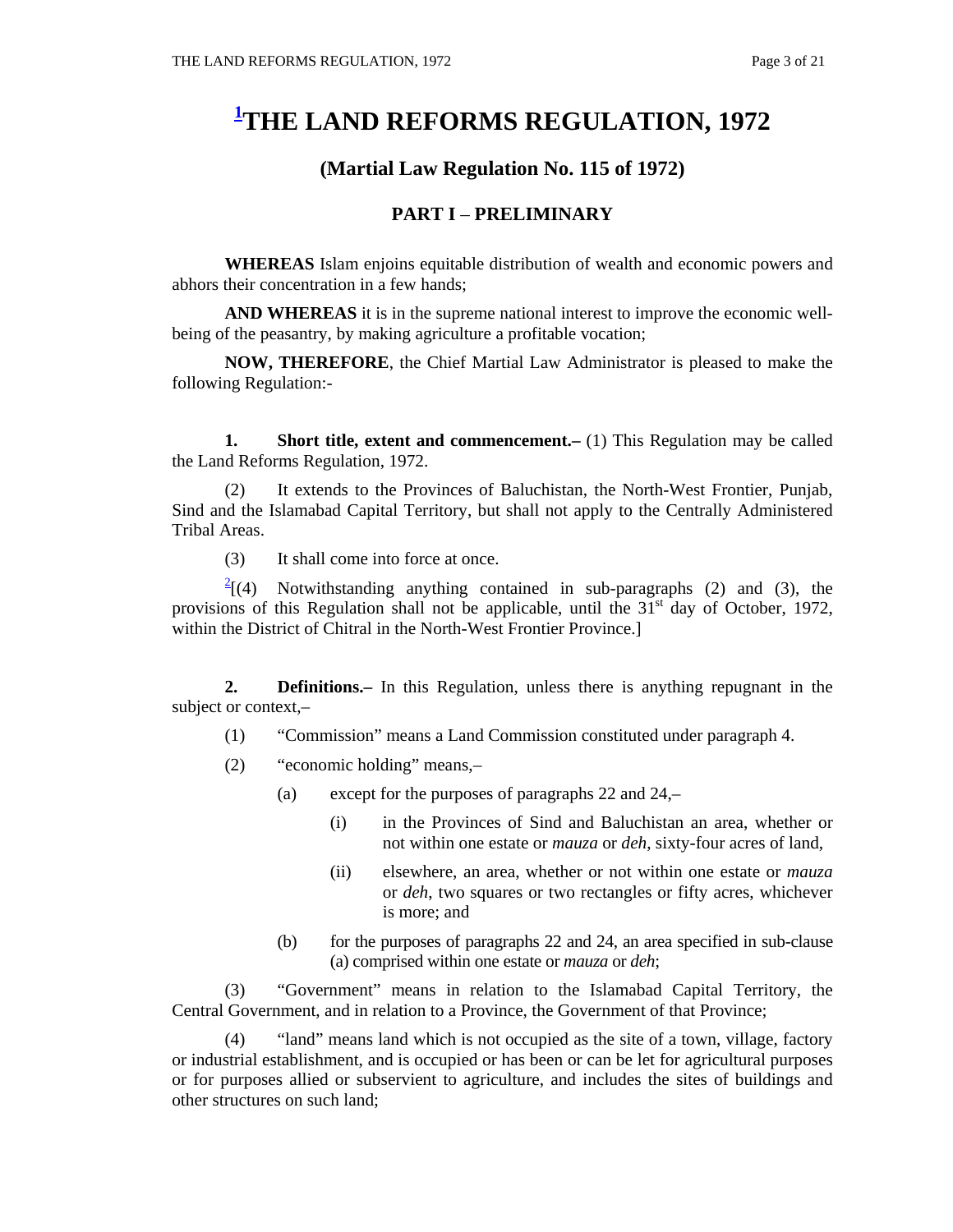(5) "orchard" means land under fruit trees planted to a density of twenty-five trees or more per acre grown and maintained by human effort;

 (6) "owner" includes a person deemed to be an owner under sub-section (4) of section 184 of the West Pakistan Land Revenue Act, 1967 (W.P. Act XVII of 1967);

 $\frac{3}{2}$ [(7) "person" includes a religious, educational or charitable institution, every trust, whether public or private, a Hindu undivided family, a company or association or body of individuals, and a co–operative or other society, but does not include a local authority, a university established by law, a body incorporated by a Central or Provincial law,  $\frac{4}{3}$  cooperative farming society registered under the Co-operative Farming Ordinance, 1976 (XXII of 1976), or a livestock farm or an educational institution exempted by the Government] from the operation of this Regulation;]

- (8) "prescribed" means prescribed by rules made under this Regulation;
- (9) "President" means the President of Pakistan;

 (10) "produce index unit" means the measure in terms of which the comparative productivity of an area of land of a particular kind in a particular assessment circle or area is computed and expressed for the purposes of the schemes relating to the resettlement of displaced persons on land, or was determined under the provisions of sub-paragraph (10) of paragraph 2 of the repealed Regulation; and, in respect of an assessment circle or area where no such unit was determined, such measure as may be determined by the Commission for the Province within which such assessment circle or area is situated;

 (11) "repealed Regulation" means the West Pakistan Land Reforms Regulation (Regulation 64 of 1959);  $\frac{5}{3}$ [\* \* \*]

 (12) "subsistence holding" means an area of thirty-two acres of land in the Province of Baluchistan, sixteen acres of land in the Province of Sind and half a square or half a rectangle or twelve and half acres of land, whichever is more, elsewhere:

 Provided that for the purposes of paragraphs 22 and 24, a "subsistence holding" shall mean such holding comprising an area or areas within one estate or *mauza* or *deh* <sup>6</sup>[; and]

 $T[(13)$  "tenant' means a person who holds land under another person, and is, or but for a special contact, would be, liable to pay rent for that land to that other person and includes the predecessors and successors-in-interest of such person, but does not include–

- (a) a mortgagee of the rights of a land-owner; or
- (b) a person holding any land under the Federal Government or a Provincial Government, or under any statutory authority or corporation set up by any such Government as may be notified by it in this behalf; or
- (c) a person to whom a holding has been transferred, or an estate or holding has been let in farm, for the recovery of an arrear of land revenue or of a sum recoverable as such an arrear; or
- (d) a lessee, whether cultivating the land himself or through another person.]

 **3. Regulation to override other laws etc.–** The provisions of this Regulation, and any rule or order made thereunder, shall have effect notwithstanding anything to the contrary in any other law, or in any order or decree of a Court or Tribunal or other authority, or in any rule of custom or usage, or in any contract, instrument, deed or other document.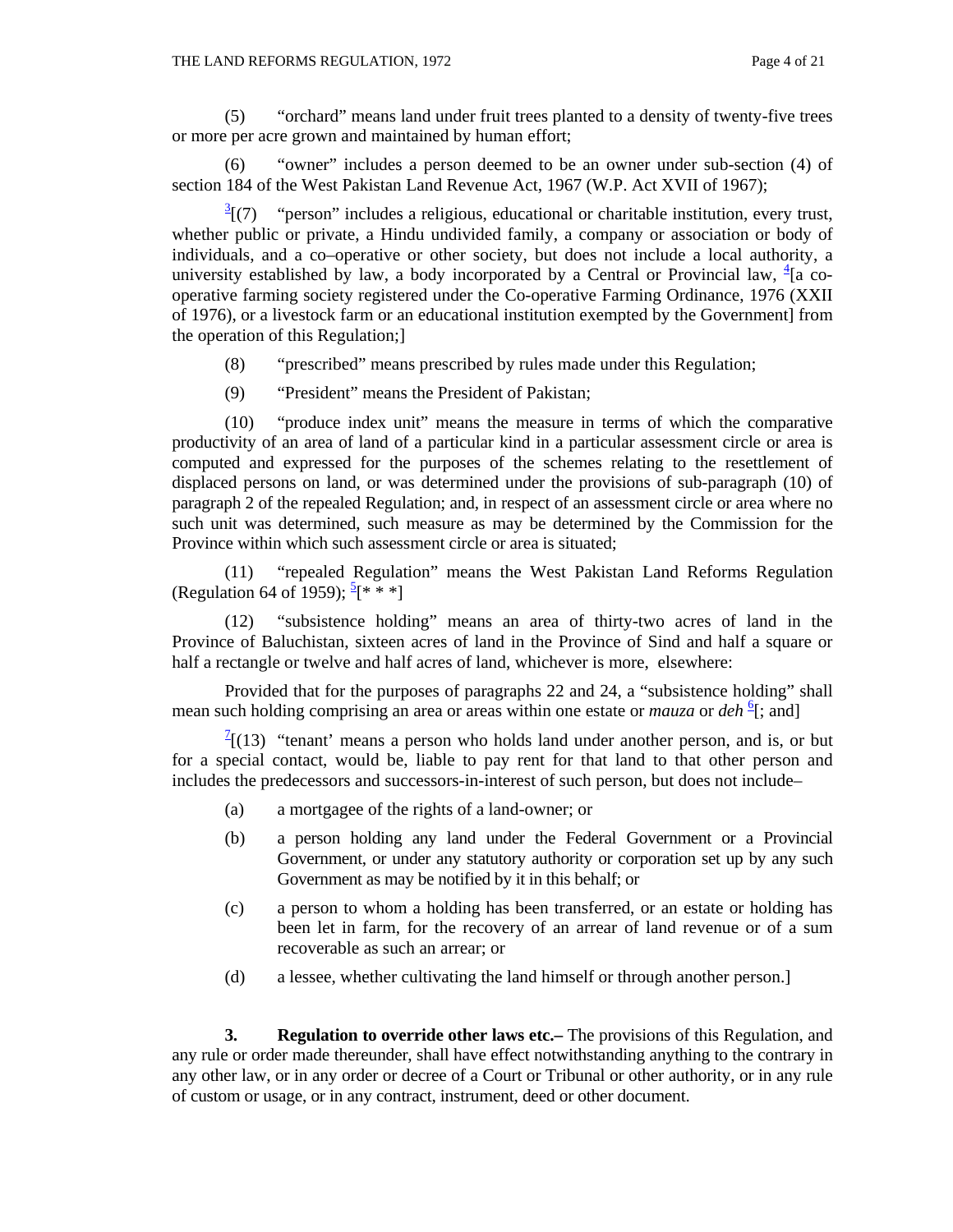#### **PART II – CONSTITUTION AND POWERS OF LAND COMMISSIONS**

 **4. Constitution of Land Commissions and their powers.–** (1) For carrying out the purposes of this Regulation, there shall be constituted for each Province a Commission to be known as the Land Commission of the Province concerned, consisting of the  ${}^{8}$ [Chief Minister] of that Province, who shall be its chairman, and not more than three members, to be appointed by the  $^{9}$ [Chief Minister.]

 (2) The Commission for the Province of the Punjab shall also be the Commission for the Islamabad Capital Territory.

 (3) A Commission of a Province shall have all the powers necessary for the implementation of this Regulation within the Province.

 (4) A Commission may nominate one of its members to be the Chief Land Commissioner, who shall, subject to such directions as may from time to time be given by the Commission, be responsible for the implementation of this Regulation.

 (5) Each Commission may set up organizations and appoint officers, authorities and persons, and confer powers on, and assign duties to, them.

 (6) Where any dispute arises in carrying into effect the provisions of this Regulation, it shall be referred to the Commission for the Province within which such dispute arises, and the decision of the Commission thereon shall be final.

 (7) Where any dispute or difference arises between two or more Commissions with respect to any provision of, or any matter connected with, this Regulation, it shall be referred to the  $\frac{10}{1}$ [Federal Government] whose decision thereon shall be final.

 (8) Where any matter is not provided for in this Regulation or any difficulty arises in giving effect to the purposes of this Regulation, a Commission may, with the approval or on the direction of, the  $\frac{11}{1}$ [Federal Government] make such provisions in respect thereof as it thinks fit, or as may be directed by the  $\frac{12}{2}$ [Federal Government] and such order shall be deemed to form a part of this Regulation and have effect accordingly.

<sup>13</sup>**[4-A. Constitution of Federal Land Commission, etc.–** (1) For the purposes of this Regulation, there shall be constituted a Commission to be known as the Federal Land Commission, consisting of a Federal Minister nominated by the Federal Government, who shall be its Chairman, and not more than three members to be appointed by the Federal Government.

 (2) The Federal Land Commission shall exercise and perform all such powers and functions as may be necessary for the implementation of this Regulation throughout the area to which it extends and shall, in particular,–

- (i) assist the Federal Government in deciding any dispute or difference referred to in sub-paragraph (7) of paragraph 4 and in giving any approval or direction under sub-paragraph (8) of that paragraph;
- (ii) assist the Federal Government in the exercise of its revisional powers under paragraph 29;
- (iii) co-ordinate the work of the different Commissions to ensure that a uniform policy is followed in all the Provinces in implementing the provisions of this Regulation; and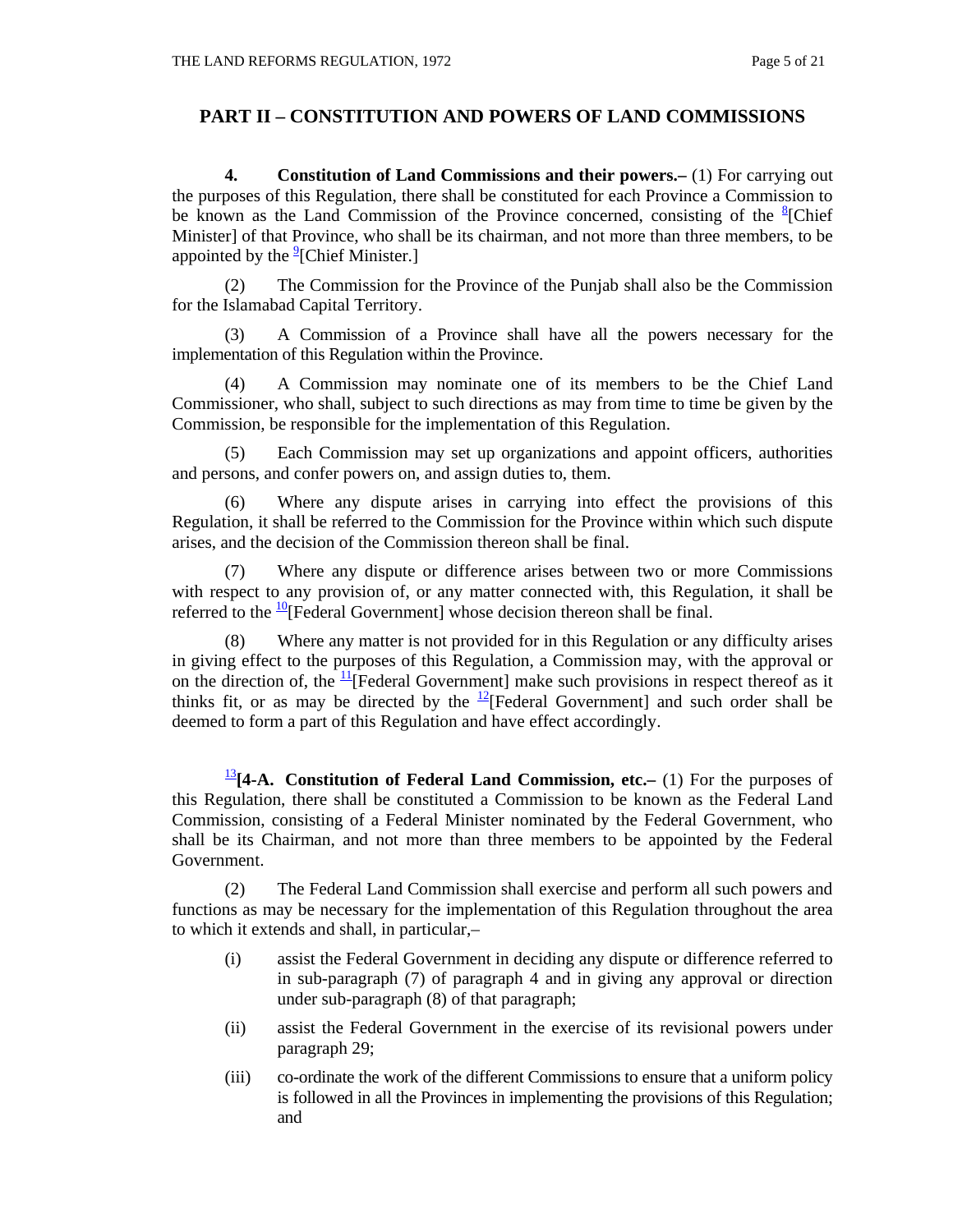(iv) lay down general guidelines to be observed by the Commissions in carrying out their duties and functions under this Regulation and issue from time to time such instructions as may be considered necessary.

 (3) The Federal Land Commission may make rules to regulate its procedure and appoint its own officers and servants and confer powers upon, and assign duties to, them.

 (4) The Federal Land Commission may direct that the powers exercisable by it under this paragraph may, subject to such conditions, if any, as may be specified by it, be exercised also by any of its members or officers empowered by it in this behalf.]

 **5. Delegation of powers.–** A Commissions may, by notification in the official Gazette, direct that the powers exercisable by it under this Regulation may, subject to such conditions, including provisions as to appeal, revision or review, if any, as may be specified in the notification, be exercised also by any of its members or officers or authorities subordinate to it:

 Provided that a Commission shall not delegate its powers under sub–paragraph (2) of paragraph 7 to an officer below the rank of a Commissioner of a Division.

 **6. Power to make rules.–** A Commission may make rules for carrying out the purposes of this Regulation, including rules on matters relating to or connected with the presentation, hearing and determination of appeals from, and applications for the revision and review of, orders made under this Regulation.

#### **PART III – RESTRICTIONS ON OWNERSHIP AND POSSESSION OF LAND**

<sup>14</sup>[7. **Certain transfers void.**– (1) Save as otherwise provided in this Regulation–

(a) the transfer of any land, and the creation of any right or interest in or encumbrance on any land, made in any manner whatsoever in respect of any area, on or after the twentieth day of December 1971, by any person holding immediately before that date an area of more than one hundred and fifty acres of irrigated land or three hundred acres of unirrigated land or an area equivalent to  $\frac{15}{2}$ [twelve] thousand units (calculated on the basis of classification of soil as entered in the Revenue Records for Kharif 1969 and Rabi 1969-1970), whichever shall be greater, shall be and shall be deemed always to have been void, and the land so transferred or encumbered shall be deemed to have been owned or possessed, as the case may be, by the person by whom it was owned or possessed immediately before that date:

 Provided that in the case of a person to whom the provisions of subparagraph (2) of paragraph 8 apply, no such transfer or creation of any right or interest or encumbrance shall be void unless he was holding on the said date an area more than  $\frac{16}{16}$ [fourteen thousand produce index units];

(b) save in cases where the Commission is satisfied that it was a bona fide transaction, the transfer of any land and the creation of any right or interest in or encumbrance on any land, made in any manner whatsoever, by any person holding  $\frac{17}{16}$  any time during the period from the first day of March, 1967, to the nineteenth day of December, 1971 (both days inclusive] an area equivalent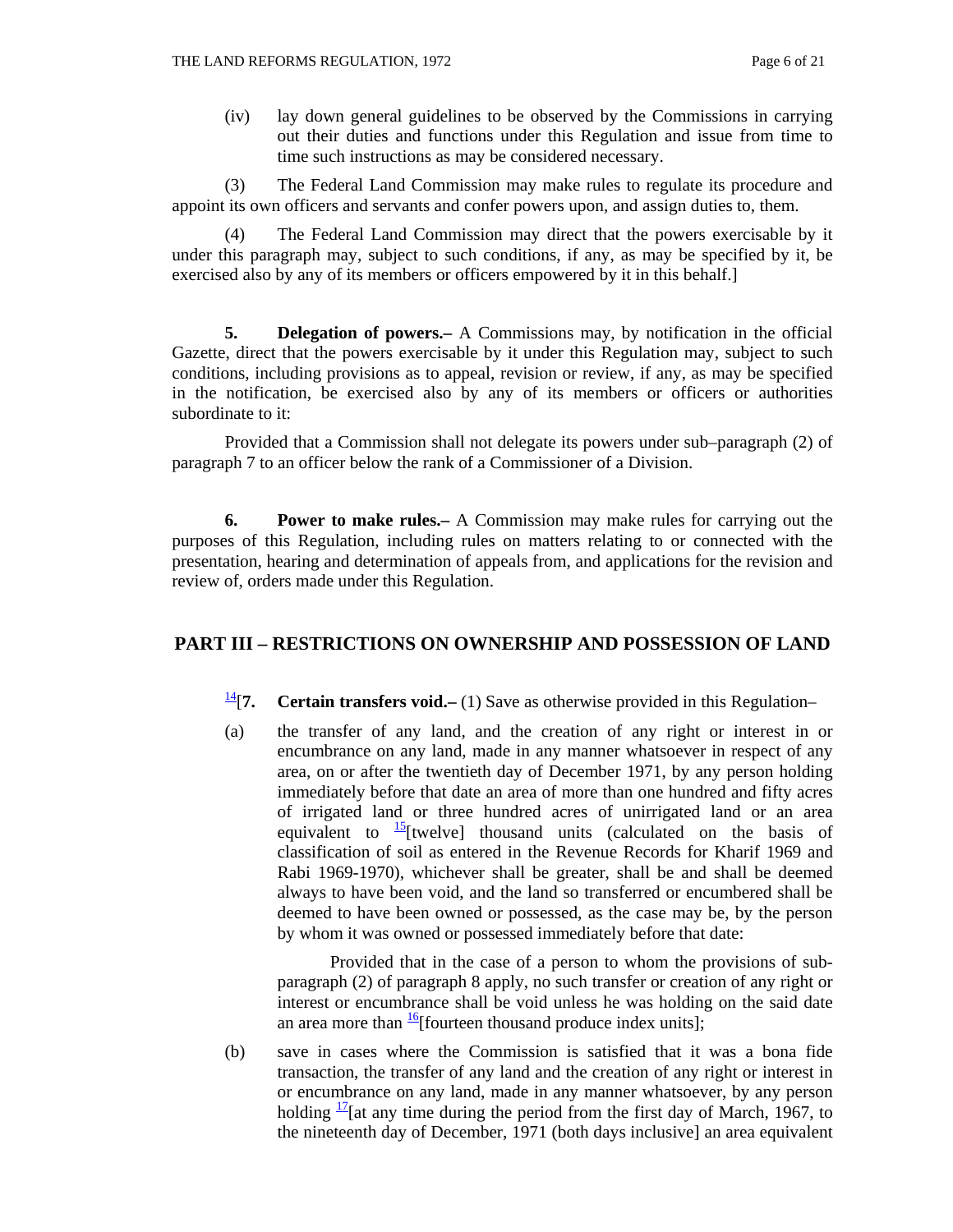to more than  $\frac{18}{18}$ [twelve thousand produce index units] (calculated on the basis of classification of soil as entered in the Revenue Records for Kharif 1966 and Rabi 1966–67), shall be and shall be deemed always to have been void, and the land so transferred or the land on which the right, interest or encumbrance was so created shall be, and shall be deemed always to have been, owned or possessed, as the case may be, by the person by whom it was owned or possessed immediately before that date:

 $\frac{19}{2}$ [Provided that any transfer of land or creation of any right or interest in or encumbrance on any land by way of gift by a person to whom this clause applies shall, subject to the next succeeding proviso, in no case be held by the Commission to be a bona fide transaction:

Provided further that nothing in this clause shall apply to–

- (i) any transfer of land or creation of any right or interest in or encumbrance on any land, by way of gift or otherwise, made by a person in favour of his heirs; or
- (ii) any transfer of land or right or interest therein, by way of gift, made by a person in favour of his widowed or unmarried sister, who has not received her due share of inheritance of ancestral land; or
- (iii) any transaction whereby any land was alienated in exchange for an area of land equivalent to the same or substantially same produce index units as the land alienated;]

*Explanation I***.–** For the purposes of this sub-paragraph and paragraph 10, an heir shall mean the owner's wife or wives, sons, daughters, father, mother and sons and daughters of a deceased son or daughter.

20[ *Explanation II***.–**\* \* \* \* \* \* \*]

*Explanation III.–* In determining whether a transaction referred to in clause (b) of paragraph (1) was bona fide or otherwise, the Commission shall, among other matters, take into consideration the following factors:–

- (i) whether adequate consideration has been paid by or on behalf of the person in whose favour the transfer has been made or any right, interest or encumbrance has been created;
- (ii) under whose management the land has remained which is claimed to have been transferred or in respect of which any right, interest or encumbrance has been created;
- (iii) who has been paying the land revenue and other charges in respect of such land;
- (iv) who has been receiving the rent for or batai share from such land.

 (2) If any question arises whether any transfer or other transaction is or is not void under sub–paragraph (1), the decision of the Commission thereon shall, subject to the provisions of paragraph 29, be final.

 (3) Nothing in sub–paragraph (1) shall apply to any transfer of land or the creation of any interest or right or encumbrance on any land made by a person who held on twentieth December 1971, land in excess of the permissible limits under paragraph 8, after he has surrendered to Government, in accordance with the provisions of this Regulation, the land in excess of such limits.]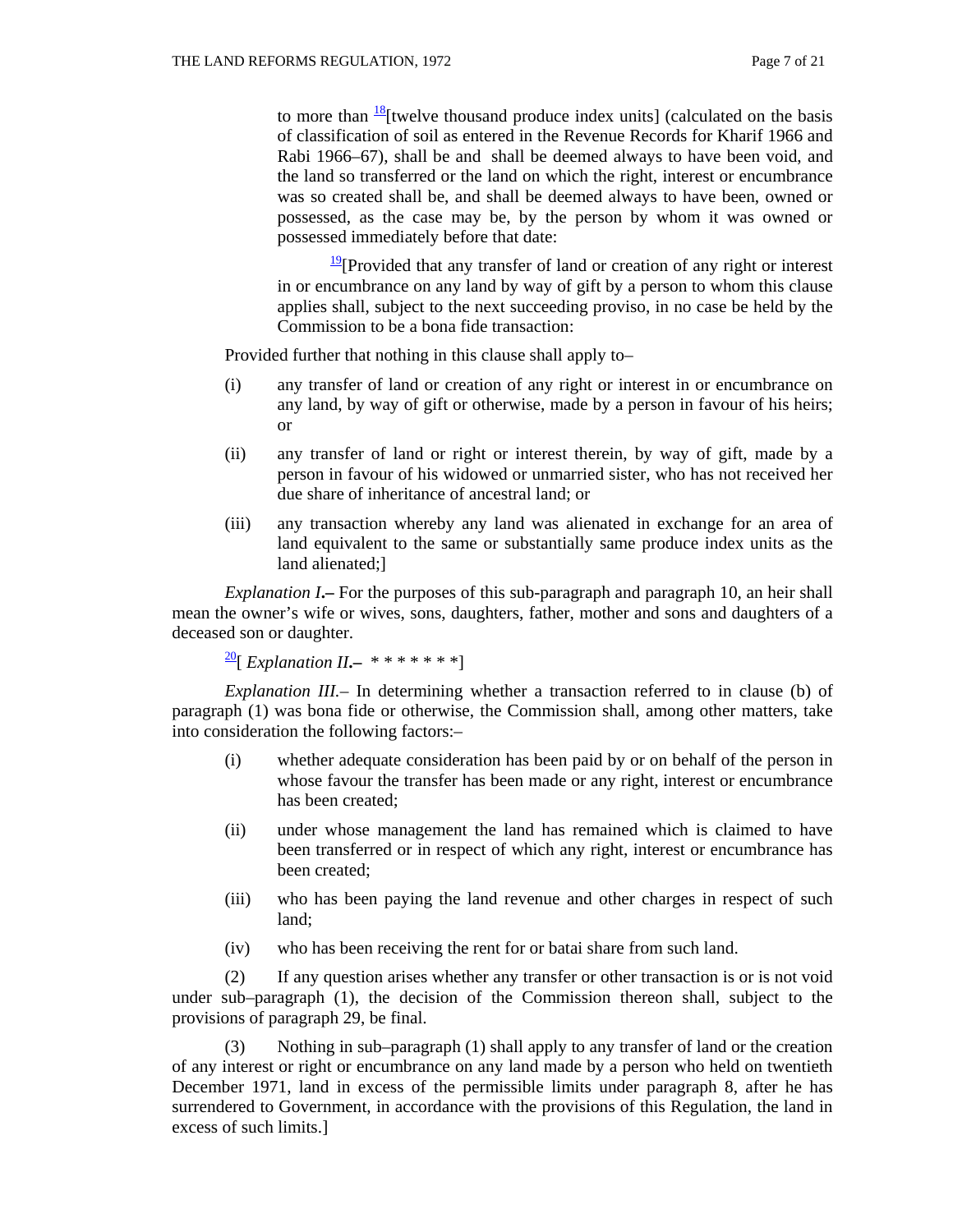$\frac{21}{8}$ . **Limits on individual holdings.**— (1) Save as otherwise provided in this Regulation, no person shall, at any time, own or in any capacity possess land in excess of one hundred and fifty acres of irrigated land or three hundred acres of unirrigated land, or irrigated and unirrigated land the aggregate area of which exceeds one hundred and fifty acres of irrigated land (one acre of irrigated land being reckoned as equivalent to two acres of unirrigated land), or an area equivalent to  $\frac{22}{}$  twelve thousand produce index units] of land, whichever shall be greater.

 (2) Notwithstanding the provisions of sub–paragraph (1), an owner may retain, out of the area of land he was holding immediately before the commencement of this Regulation, such additional area, if any, which would bring the total area retained by him to the equivalent of  $^{23}$ [fourteen thousand produce index units], if on the twentieth of December 1971,–

- (i) he owned an agricultural tractor, certified to be in good working order by an officer authorized by the Commission in this behalf; or
- (ii) there was installed on his land a tube-well, of not less than ten horse-power.

 $\frac{24}{3}$ [(3) Any person, who at any time before the commencement of this Regulation but not earlier than the twenty-first day of December, 1971, became the owner of an agricultural tractor certified as provided in clause (i) of sub-paragraph (2) or had installed on his land a tubewell of not less than ten horse-power, or at any time after the commencement of this Regulation becomes the owner of such a tractor or installs on his land such a tubewell, shall, notwithstanding the provisions of sub-paragraph (1), be entitled, after becoming the owner of such tractor or having installed such a tubewell, to acquire, possess or own such additional area as would bring the total area possessed or owned by him to the equivalent of fourteen thousand produce index units:

 Provided that a person who on the twentieth day of December, 1971 was in possession of an area of land equivalent to more than twelve thousand produce index units shall not be entitled to possess any additional area of land under this sub-paragraph until he has surrendered to Government land in excess of area equivalent to twelve thousand produce index units.]

<sup>25</sup>[9. **Share in Shamilat.–** (1) A person owning or possessing a share in shamilat shall not be entitled to own or possess any such share if, after surrender of any land under this Regulation, he owns or possesses outside that shamilat, the maximum permissible area of land under paragraph 8.

 (2) In case the area owned or possessed by such person, outside the shamilat, after surrender of any land under this Regulation, is less than the maximum area of land that can be owned or possessed under paragraph 8, he shall be entitled to so much share in the shamilat as, together with the other area owned or possessed by him, does not exceed such maximum area.]

 $\frac{26}{10}$ . **Acquisition of land by Government servants.** (1) No person who is or has been in the  $\frac{27}{1}$ [civil service] of Pakistan and has at any time between the first January, 1959 and two years of his ceasing to be in  $\frac{28}{12}$  civil service], acquired any land or any right or interest therein, by any means whatever, either in his own name or in the name of any of his heirs or any other person, shall own or possess any land exceeding one hundred acres: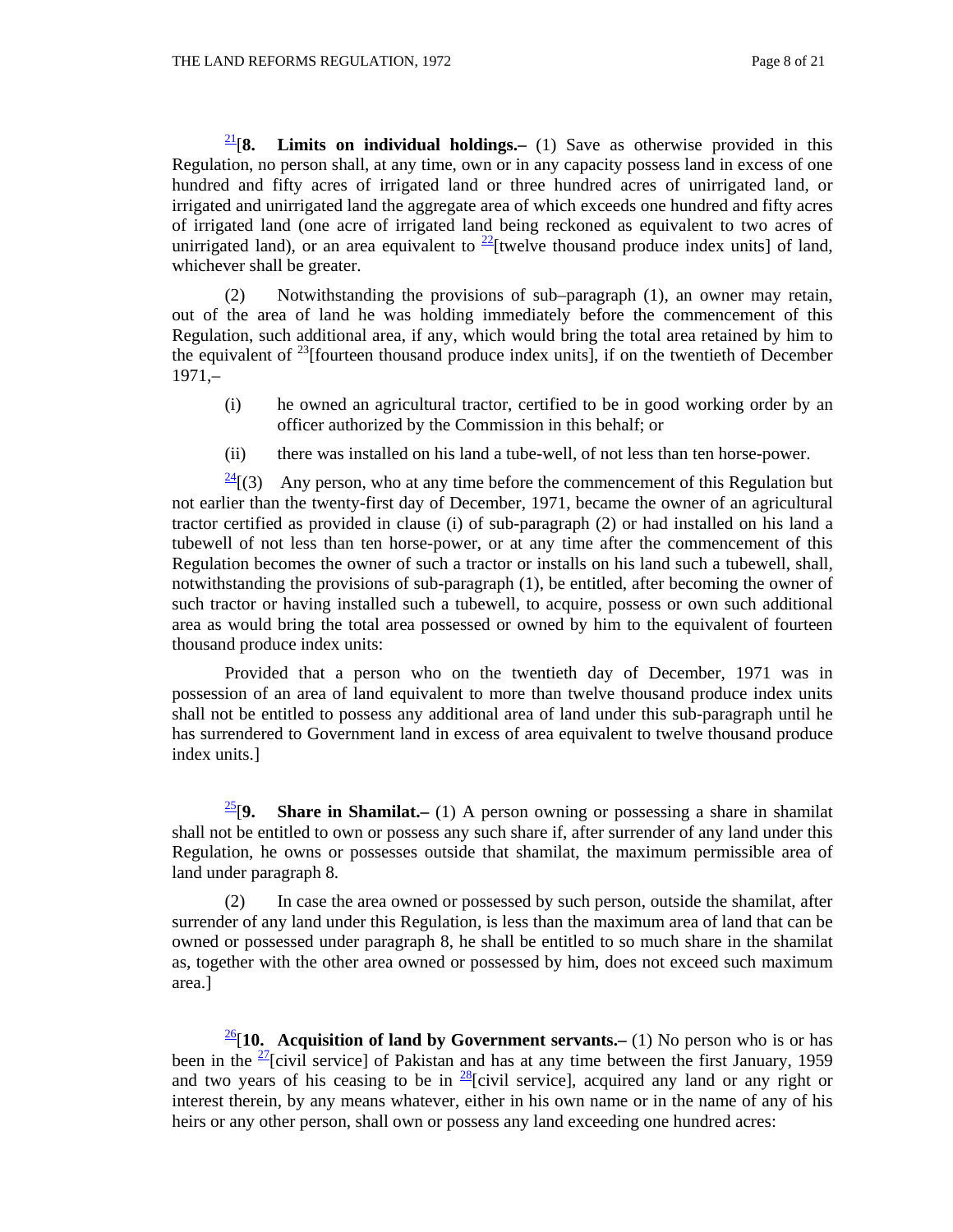Provided that subject to the other provisions of this Regulation, any such person may, in addition to one hundred acres of land, own or possess any land which has devolved on him by inheritance or any other land, not exceeding the area of the land so inherited, which has been acquired by him, in lieu of the land so inherited, whether by exchange or sale, either in his own name or in the name of any other person.

29[Explanation**.–** For the purposes of this sub-paragraph and clause (d) of subparagraph (1) of paragraph 12, "civil service of Pakistan" means any civil service, post or office in connection with the affairs of the Federation or Province, and includes a service as a Judge of the Supreme Court or a High Court, Comptroller and Auditor-General, Chief Election Commissioner and Chairman or Member of the Federal or a Provincial Public Service Commission, but does not include service as President, Governor, Minister, Minister of State, or as a Speaker, Deputy Speaker or other Member of the National or a Provincial Assembly.]

(2) Where any person  $\frac{30}{1}$  to whom the provisions of sub-paragraph (1) apply] has, within the period specified therein, transferred in favour of any of his heirs or has acquired in the name of any of them any land, and such land continues to be owned or possessed by his heirs, he shall for the purposes of that sub–paragraph be deemed to be the owner of such land.

 (3) Nothing in this paragraph shall apply to a person who is serving or has retired as a member of  $\frac{31}{1}$ [the Military, Naval, or Air Forces] of Pakistan.]

**11.** Choice and exchange of areas. (1) If a person owns or possesses an area of land exceeding the area permitted under this Part, he shall select out of his holding the area which he is entitled to retain, and, in doing so, shall, as far as possible, select compact blocks of not less than the size of an economic holding.

 (2) If a person owns or possesses an area of land exceeding the area permitted under this Part, he may be allowed to interchange the whole or any part of such area with an area owned or possessed by any member of his family, for the purposes of consolidation on the basis of equality of the produce index value of the area proposed to be interchanged.

<sup>32</sup>[Explanation.– For the purpose of this sub-paragraph 'family' shall mean husband, wife, parents, children, brothers and sisters.]

#### **PART IV – OBTAINING OF DECLARATIONS AND VESTING OF EXCESS LAND IN GOVERNMENT**

**12. Declarations.–** (1) A Commission may, by order published in the official Gazette, direct the following classes of persons to submit to such authority, in such manner and form and by such date, as may be specified in the order, the following declarations:–

- (a) declarations by persons who on first March, 1967, owned or possessed land in excess of an area equivalent to  $\frac{33}{3}$ [twelve thousand produce index units] calculated on the basis of classification of soil as entered in the revenue records for Kharif 1966 and Rabi 1966-67;
- (b) declarations by persons who on twentieth December, 1971, owned or possessed an area in excess of  $\frac{34}{1}$  twelve thousand produce index units calculated on the basis of classification of soil as entered in the revenue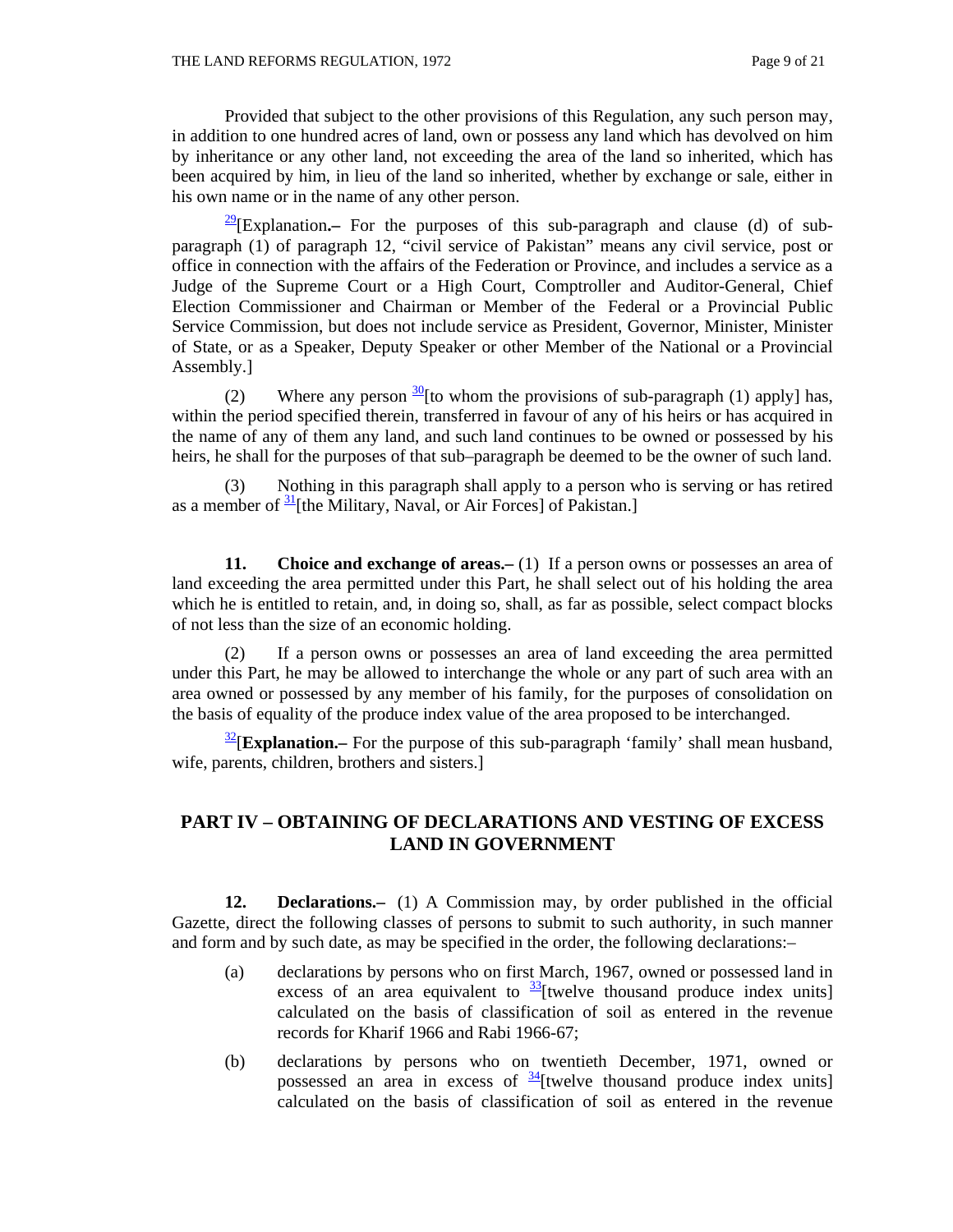records for Kharif 1969 and Rabi 1969-70, or irrigated land in excess of one hundred and fifty acres, whichever shall be greater;

- $\frac{35}{2}$ [(bb) declarations by persons who at any time during the period intervening between first March, 1967, and twentieth December, 1971, owned or possessed an area of land in excess of  $\frac{36}{6}$ [twelve thousand produce index units] calculated on the basis of soil classification as entered in the revenue record for Kharif 1966 and Rabi 1966-67, but did not own or possess an area of land in excess of such limits on first March, 1967, or twentieth December, 1971;]
- (c) declarations by persons who have been granted land under the West Pakistan Border Area Regulation, 1959 (Regulation 9 of Zone B) and have exchanged the whole or any part of such land with any other land;
- (d) declarations by persons in the  $\frac{37}{3}$ [civil service] of Pakistan and other persons to whom the provisions of paragraph 10 apply, who own or possess land in excess of the permissible limits laid down in the said paragraph;
- (e) declarations by persons who were allowed to retain or were granted lease of any stud or livestock farms under the repealed Regulation;
- $\frac{38}{3}$ [(ee) declarations by persons who, at any time after the commencement of this Regulation, have come, or come, to own or possess land in excess of the area permissible for retention under Part III;]
- (f) such other declarations as may be required by the Commission.

 (2) Where a person who is required to make a declaration under this paragraph owns or possesses land in more than one Province, he shall make the declaration to the Commission for the Province where he permanently resides, and the said Commission shall have the authority to call for any information concerning the said declaration from any other Province where the declarant owns or possesses land, and to pass orders thereon.

 $39$ [13. Vesting in Government of excess land.– (1) Land in excess of the area permissible for retention under Part III shall vest absolutely in Government free from any encumbrance or charge and without payment of any compensation.

 (2) Any encumbrance or charge existing on land surrendered by a person, which vests in Government under sub-paragraph (1), shall be deemed to have been transferred to the land retained by such person under Part III.

 $\frac{40}{10}$  (3) Where any person is in possession of, or is holding, land in excess of the area permissible for retention under Part III, so much of such excess land as is in his possession as a lessee or mortgagee or is held by him as the landlord of an occupancy tenant or a Muqarraridar or as an Ala Malik shall not vest in Government but shall, subject to the other provisions of this Regulation, revert to the lessor, mortgagor, occupancy tenant, Muqarraridar or Adna Malik, as the case may be, and shall be deemed to hare so reverted at the commencement of this Regulation.]

41[**14. Resumption in case of exchange of land allotted in the border areas.–**  Where any person to whom any land has been granted under the West Pakistan Border Area Regulation, 1959 (Regulation 9 of Zone B), has exchanged the said land with any other land outside the "border area" as defined in the said Regulation, the land so obtained in exchange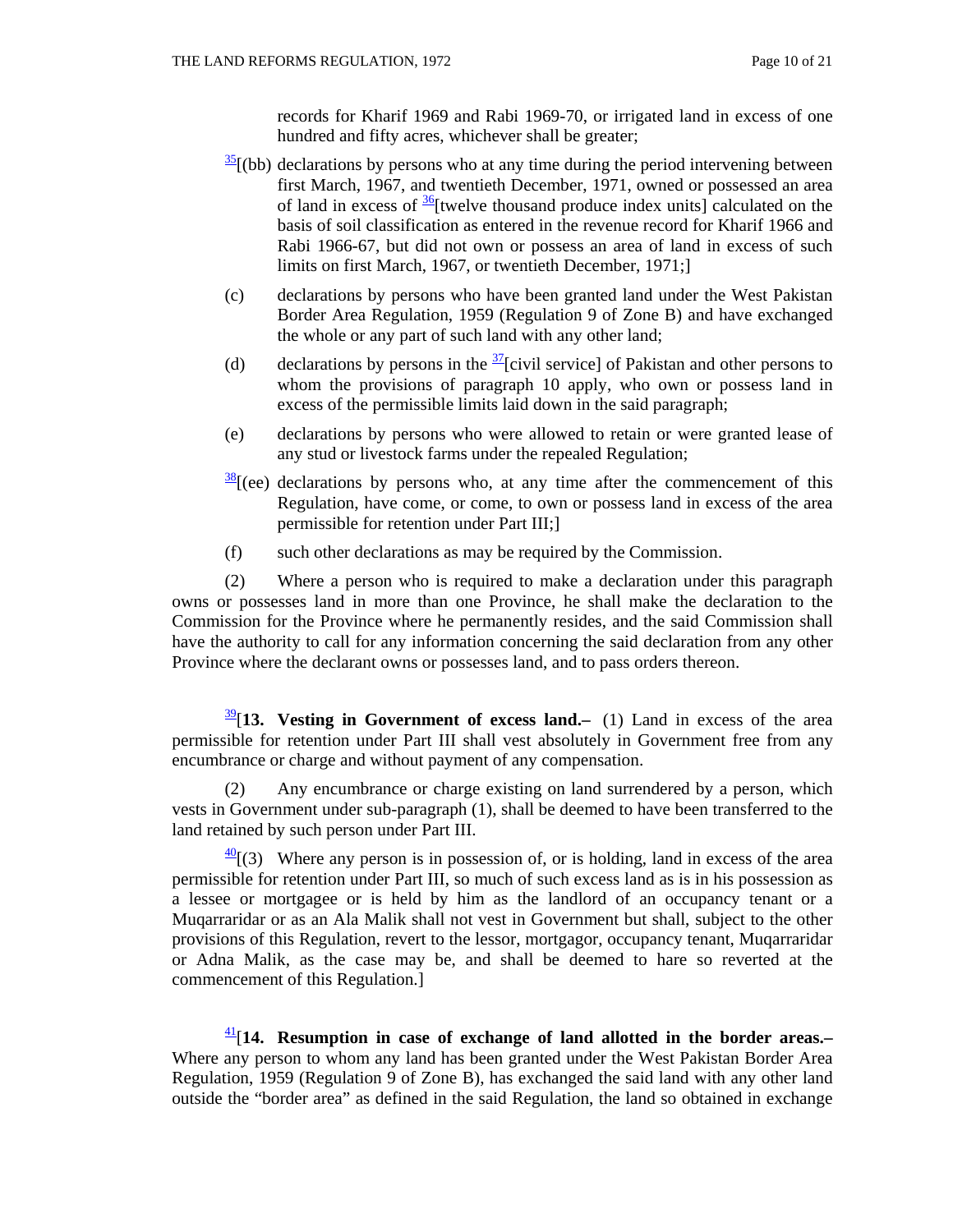by such person shall vest absolutely in Government free from any encumbrance or charge, and without payment of any compensation.]

 $\frac{42}{15}$ . **Stud and live-stock farms.** (1) All areas under stud or live-stock farms, whether state land or otherwise, allowed to be retained under the provisions of paragraph 9 of the repealed Regulation shall  $\frac{43}{3}$ , whether or not the areas are held by the persons who held them at the commencement of that Regulation or by those to whom leases were granted thereunder or any other law] be resumed and vest in Government free from any encumbrance or charge whatsoever:

 Provided that where any compensation in respect of any such farm has already been calculated and sanctioned under the provisions of paragraph 17 of the repealed Regulation, the said compensation shall be payable to the owners of the said farms.]

44[**16. Shikargahs.–** All areas under shikargahs in the possession or under the management of any person shall be resumed and vest in Government free from any encumbrance or charge whatsoever, and without payment of any compensation.]

45[**17. Religious, charitable and educational societies, institutions and trusts.–**  The provisions of paragraph 8 shall apply to every religious, charitable or educational society or institution and to every trust or wakf, whether public or private:

Provided that nothing in this Part shall apply to–

- (i) universities established by law;
- (ii) educational institutions exempted by Government from the operation of this Regulation.]

#### **PART V – UTILIZATION OF SURRENDERED AND RESUMED LAND**

**18. Grant of land to tenants.–** (1) Land which vests in Government under the provisions of paragraph 13 or paragraph 14 shall, subject to the other provisions of this paragraph, be granted free of charge to the tenants who are shown in the revenue records to be in cultivating possession of it in  $\frac{46}{1}$ [Kharif 1971 and Rabi 1971-72]  $\frac{47}{1}$ [or, in the case of land vesting in Government on the basis of a declaration made pursuant to clause (ee) of subparagraph (1) of paragraph 12, to the tenant who is shown in the Revenue Records to be in cultivating possession of it in the year immediately preceding such declaration]  $\frac{48}{1}$ :

 $\frac{49}{2}$ [Provided that no land shall be granted to tenants who, but for the making of this Regulation, would have been entitled to inherit land from any of the persons from whom land has been resumed under this Regulation.]

 (2) Where a tenant who is entitled to the grant of land under sub-paragraph (1) already owns any land, he shall be granted only so much land under the said sub-paragraph which together with the land already owned by him equals an area of a subsistence holding.

 (3) Where any land is not shown in the Revenue Records to be in cultivating possession of any tenant, during  $\frac{50}{1}$ [Kharif 1971 and Rabi 1971-72], it shall be granted to such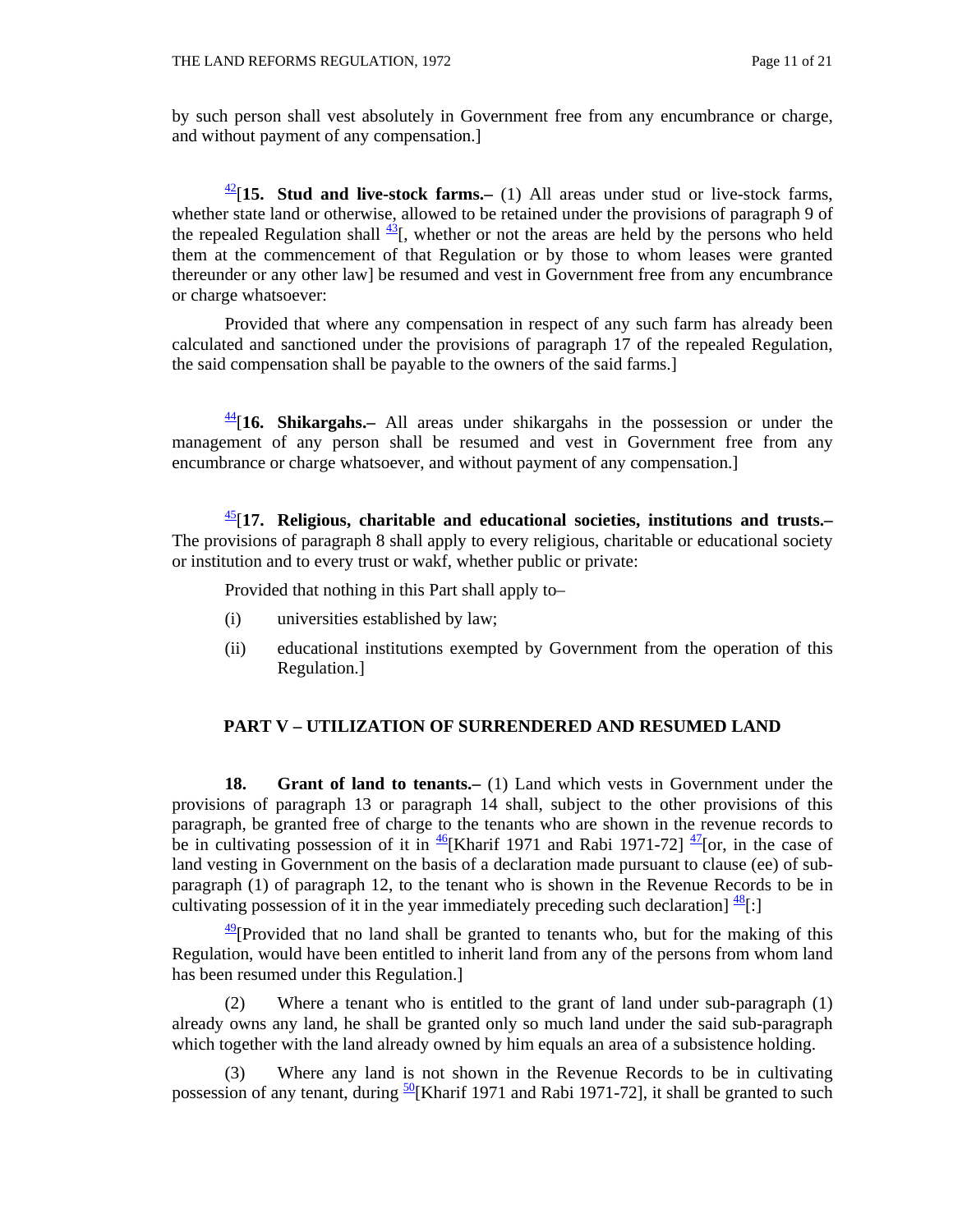tenant or other persons, owning less than a subsistence holding, and on such terms and conditions, as the Government may determine  $\frac{51}{1}$ :

 $\frac{52}{2}$ [Provided that Government may utilize any such land for such public purpose as it may deem fit.]

(4) Nothing in this paragraph shall apply to orchards  $\frac{53}{2}$  [or to any state land, granted on instalments where any instalment in respect of such land remains unpaid.]

54[**19. Utilization of land under orchards, studs or livestock farms.–** Land under orchards, studs or livestock farms which is resumed and vests in Government under the provisions of paragraph 15 may be utilized by Government in such manner as it deems fit:

 Provided that if in the public interest Government decides to lease out any such land, the person from whom it was resumed shall have the right of first option to the grant of lease  $\frac{55}{2}$ [of the land resumed from him or of such portion thereof as the Government may determine:]

 $\frac{56}{2}$ [Provided further that if, in the opinion of Government, the performance of such person before the resumption of such land was not satisfactory, the Government may not grant lease of such land or any portion thereof to such person and may lease it out to any other person; and the decision of the Government in this behalf shall be final.]

57[**20. Utilization of land under resumed shikargahs.–** Land under shikargahs resumed under paragraph 16 shall be utilized in such manner as the Government may determine.]

58[**21. Utilization of land resumed from religious, charitable and educational societies.–** Land resumed under the provisions of paragraph 17 shall be utilized in such manner as may be prescribed:

 Provided that if in the public interest Government decides to lease out any such land, the person from whom it is resumed shall have the right of first option to the grant of the lease  $\frac{59}{2}$  [of the land resumed from him or of such portion thereof as the Government may determine.]

#### **PART VI – IMPARTIBILITY AND RESTRICTIONS ON ALIENATION OF HOLDINGS**

 $\frac{60}{22}$ . **Restrictions on partition of joint holdings.** (1)  $\frac{61}{1}$  and holding with an area equal to or less than that of a subsistence holding shall not be partitioned except where the joint-holders own, individually or jointly, other land in the same deh or village, and the partition has the effect of every such holder owning, whether individually or jointly, a holding with an area not less than that of a subsistence holding.]

 (2) A joint holding larger than a subsistence holding but smaller than an economic holding shall not be partitioned, if partition has the effect of dividing the holding into such parts that any one part added to the area already owned or possessed by the individual co– sharer to whom that part would go becomes less than the area of a subsistence holding.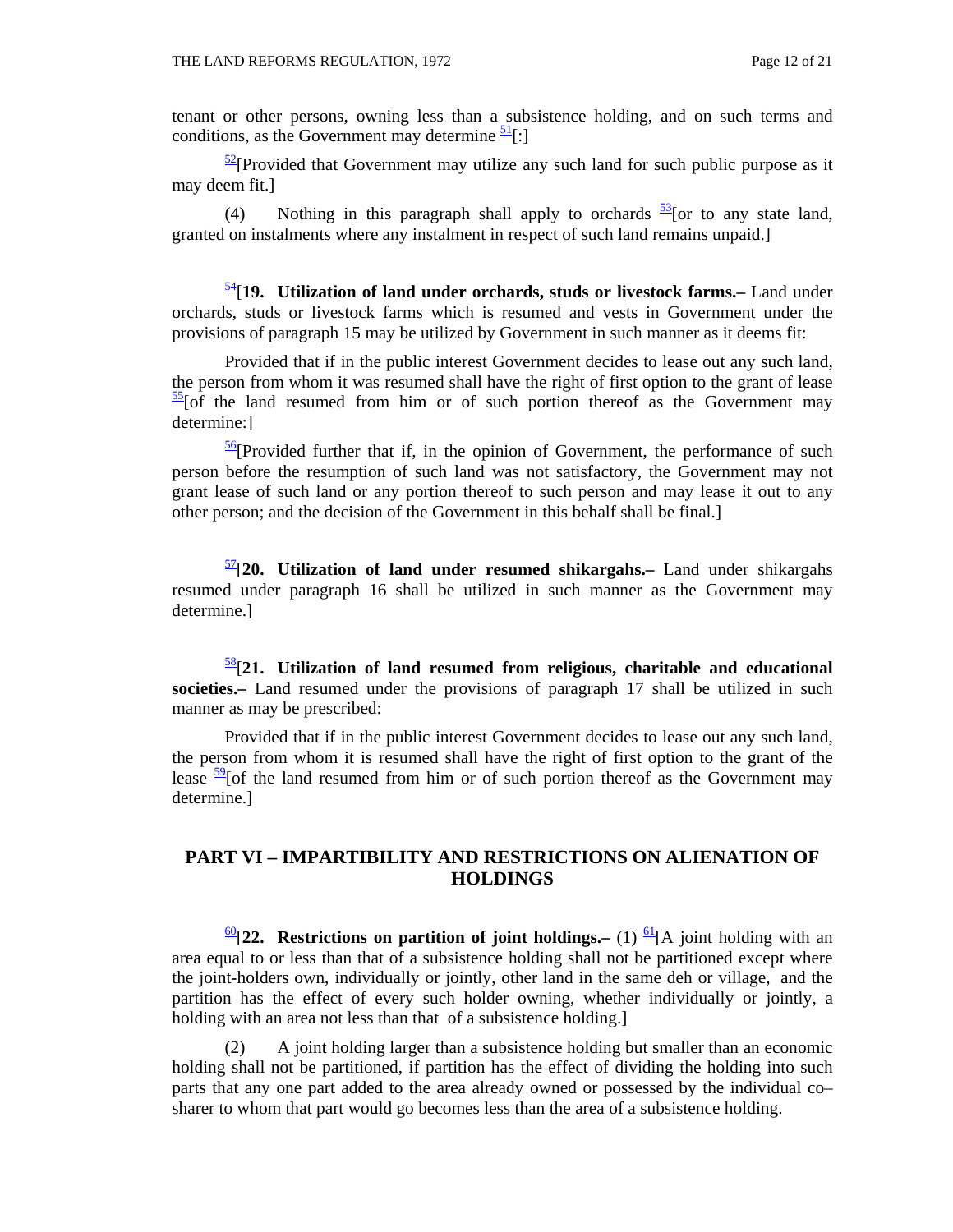$\frac{62}{3}$  (3) A joint holding with an area equal to that of an economic holding shall not be partitioned, except where the joint-holders own other land in the same deh or village, and the partition has the effect of such holder owning, whether individually or jointly, a holding with an area not less than that of an economic holding.]

 (4) A joint holding with an area greater than that of an economic holding shall not be partitioned in such a way as to leave no individual holding taken together with the area which the owner may already possess equal to an economic holding, or to leave the individual holding of any one of the joint owners less than the area of a subsistence holding.

 (5) Partition of land in contravention of the provisions of this paragraph shall be void.

 $\frac{63}{6}$ [(6) Nothing in this paragraph shall apply to-

- (a) holdings which are jointly owned by evacuees and non–evacuees and are required to be partitioned in accordance with the procedure prescribed under any Rehabilitation or Settlement Scheme;
- (b) holdings which are jointly owned by owners of land and occupancy tenants or Muqarraridars required to be partitioned in accordance with the procedure prescribed by or under any law for the time being in force;
- (c) small strips of land bona fide required for the purpose of building thereon;
- (d) joint khatas when the entire area of a village or deh is redistributed amongst various land owners as a result of consolidation of holdings; or
- (e) a joint holding required to be partitioned for the purpose of separating the land resumed by Government under any of the Land Reforms Laws from the land not so resumed.]

 $\frac{64}{23}$ . Management of impartible joint holdings. (1) A joint holding the partition of which is not permissible under paragraph 22 shall continue to be managed as a single unit.

 (2) In the event of a dispute regarding the management of any such joint holding as aforesaid,–

- (a) the co-sharers may select one of themselves by drawing of lots or otherwise, who will manage, on their behalf, the holding, and from whom they will receive their shares of the income; or
- (b) if the co-sharers cannot so select, they may request the Collector of the District in which such holding is situated to nominate one of the co–sharers to manage as aforesaid.

 (3) If in the opinion of the Commission, no arrangement for joint management between the co-sharers is possible, the Commission may acquire the holding on payment of such compensation as may be determined in the prescribed manner.

Explanation.– If a co-sharer is for the time being a minor or lunatic, his guardian shall be treated as a co–sharer for the purpose of this paragraph.]

 $\frac{65}{24}$ . Restrictions on alienation of holdings.— (1) No person owning more than the area of an economic holding shall be allowed to alienate by sale, mortgage, gift or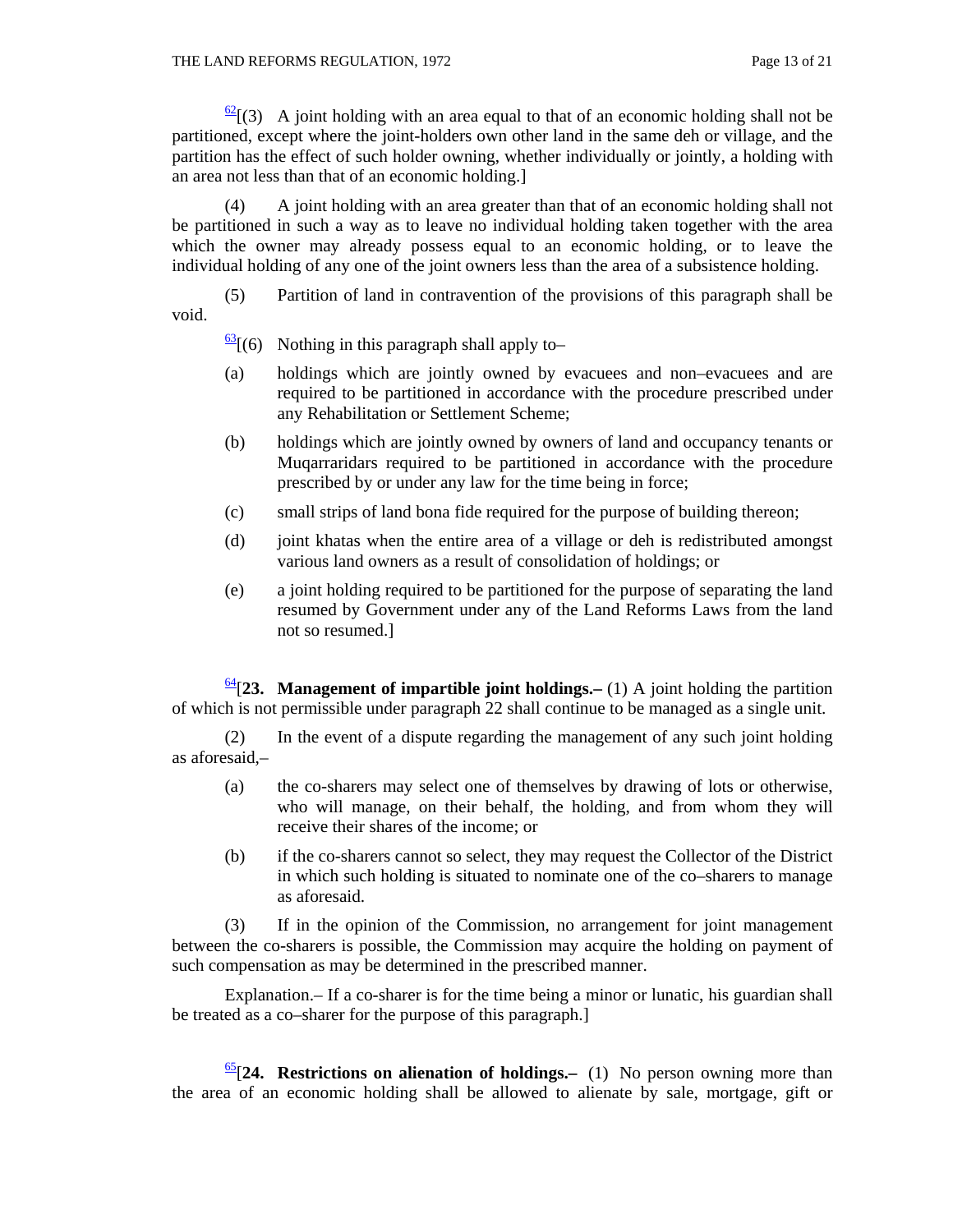otherwise any portion of his holding which may reduce the size of his holding to an area below the limit of an economic holding:

Provided that such a person may alienate his entire holding.

 (2) No person owning an economic holding should be allowed to alienate by sale, mortgage, gift or otherwise any portion of his holding:

Provided that such a person may alienate his entire holding.

 (3) No person owning more than the area of a subsistence holding but less than an economic holding shall be allowed to alienate by sale, mortgage, gift or otherwise any portion of his holding which may reduce the size of his holding to an area less than the area of subsistence holding:

Provided that such a person may alienate his entire holding.

 (4) No person owning an area equal to or less than a subsistence holding shall be allowed to alienate by sale, mortgage, gift or otherwise any part of his holding:

 $\frac{66}{2}$ [Provided that he may alienate the entire holding or, in the case of a holding which is less than a subsistence holding, he may alienate any part of his holding by way of gift to any of his presumptive heirs or exchange with, or mortgage or otherwise alienate to, other owners or landless tenants of the same village, *deh* or *mauza*.]

 (5) Any alienation made in contravention of the provisions of this paragraph shall be void  $\frac{67}{1}$  to the extent by which the economic holding or, as the case may be, subsistence holding is reduced.]

 $\frac{68}{6}$ [(6) Nothing in this paragraph shall apply to-

- (a) land, whether cultivable or otherwise, which is bona fide required for the purpose of building thereon and any tenant in possession of such land who refuses to quit after notice, may be evicted under the orders of the Deputy Commissioner;
- (b) mortgage of land, without possession, in favour of Government or an institution owned, managed or controlled by Government;
- (c) the holder of a pre-emption decree in respect of an area less than a subsistence holding;
- (d) any land, or part of any land situated within the jurisdiction of a Municipality, a Cantonment Board or an Improvement Trust and included in a House Building Scheme prepared or approved by such body; or
- (d) the alienation of land in the Distrits of Attock, Rawalpindi and Jhelum in favour of a person certified by the Deputy Commissioner concerned to have been displaced from Hazara District or Mardan District in consequence of the construction of Tarbela Dam.]

#### **PART VII – TENANTS**

**25. Rights of tenants.–**  $\frac{69}{2}$ **[(1)**  $\frac{70}{2}$ **[Subject to the other provisions of this** Regulation], a tenant shall not be ejected from his tenancy unless it is established in a revenue court that he has–

(a) failed to pay the rent in accordance with the terms of his tenancy; or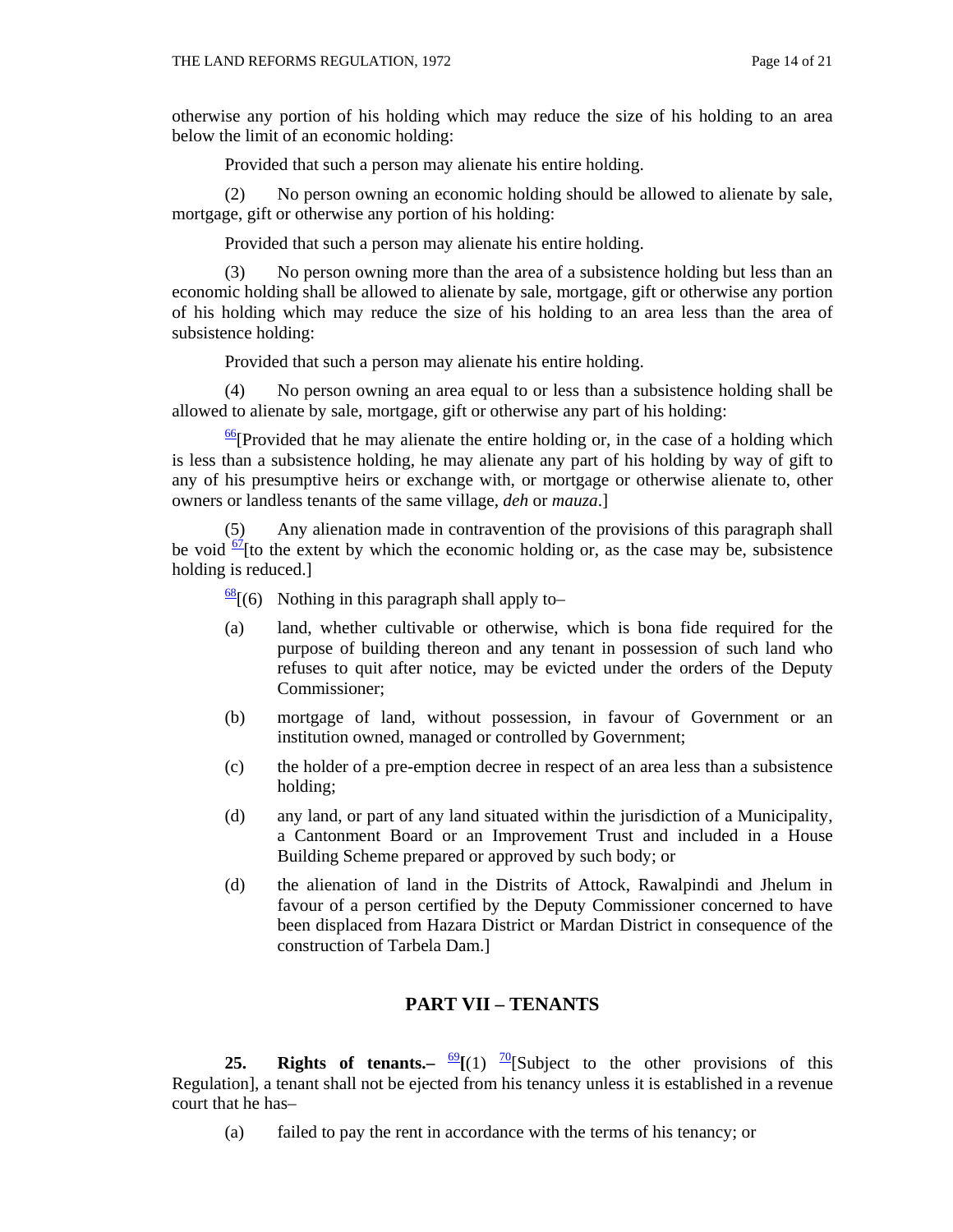- (b) used the land comprised in the tenancy in a manner which renders it unfit for the purposes for which he held it; or
- (c) failed to cultivate or arrange for the cultivation of the land comprised in the tenancy in accordance with the terms thereof, or if there are no express terms in this behalf, in accordance with the customary manner of cultivation in the locality; or
- (d) sub-let his tenancy.]

 (2) The crop grown at any time during Rabi 1971–72 on any land comprised in a tenancy shall, on its maturing, be apportioned between the tenant and the landlord in accordance with the law for the time being in force.

- (3) As from Kharif 1972–
- (a) land revenue and other taxes, cesses, surcharge and levies on land shall be payable by the owner;
- (b) the liability for payment of water–rate, and providing seed for any land shall be that of the owner or other person in possession thereof, other than the tenant;
- (c) the cost of fertilizers and pesticides required for the land comprised in a tenancy shall be shared equally between the owner and the tenant;
- $\frac{71}{11}$ [(d) subject to the other provisions of this Regulation, a tenant shall have the first right of pre–emption in respect of the land comprised in his tenancy.]

 (4) No owner or person in possession of any land shall levy any cess on, or take any free labour from, any of his tenants.

 $\frac{72}{1}$ [(5) All suits for enforcing the right of pre–emption in respect of land comprised in a tenancy shall be exclusively entertained, heard and decided by the Collector within whose jurisdiction the land in respect of which the right of pre–emption has been claimed is situated and all such suits which may be pending in any Court immediately before the commencement of the Land Reforms (Amendment) Ordinance, 1976, shall, on such commencement, stand transferred to the Collector concerned.

 (6) Any person aggrieved by an order passed by a Collector under the preceding sub-paragraph may, within thirty days of such order, prefer an appeal to Commissioner.]

 (7) The Board of Revenue may at any time of its own motion or otherwise call for the record of any case or proceedings under this paragraph which is pending or in which a Collector or Commissioner has passed an order, for the purpose of satisfying itself as to the correctness, legality or propriety of such proceedings or order, and may pass such order in relation thereto as it thinks fit:

 Provided that no order shall be passed under this sub–paragraph revising or modifying an order affecting any person unless such person has been afforded an opportunity of being heard:

 Provided further that the record of any case or proceedings in which a Collector or Commissioner has passed an order shall not be called for under this sub-paragraph on the application of any aggrieved person made after the expiration of thirty days from the date of such order.

 (8) For the purposes of this paragraph a Collector, a Commissioner and the Board of Revenue shall be deemed to be a Civil Court and shall have all powers of a Civil Court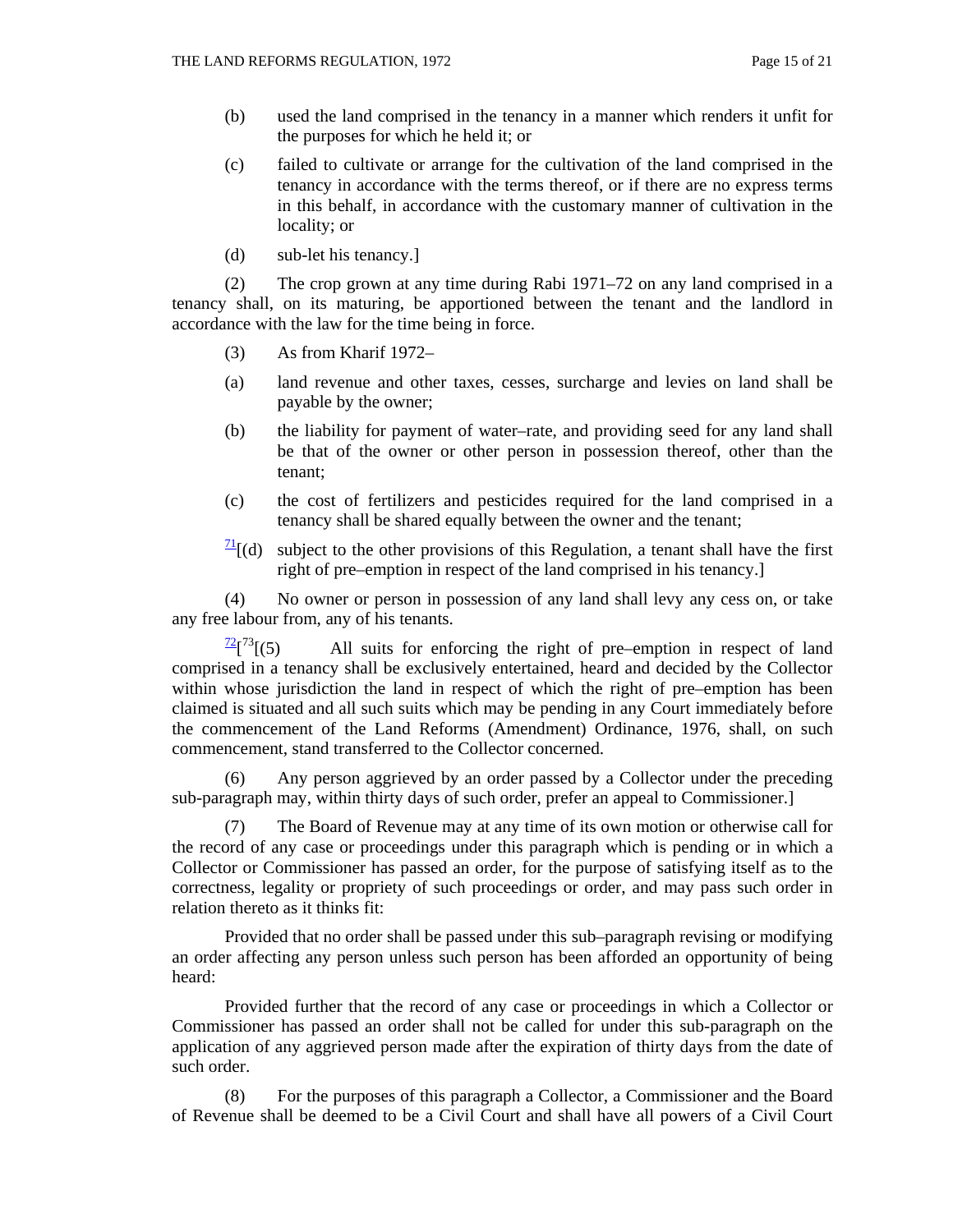under any law for the time being in force and the final order passed in such suits shall be deemed to be a decree of a Civil Court and shall be executed as such.

 (9) In computing the limitation provided for in sub-paragraph (6) or subparagraph (7), the provisions of sections 5 and 12 of the Limitation Act, 1908 (IX of 1908) shall apply.

 Explanation.– In this paragraph, "Collector", "Commissioner" and "Board of Revenue" have the meaning assigned to them in the Punjab Land Revenue Act, 1967 (West Pakistan Act XVII of 1967).]

#### **PART VIII – MISCELLANEOUS**

**26. Bar of jurisdiction.–** (1) No provision of this Regulation or of any rules or orders made thereunder shall be called in question in any court, including the High Court and the Supreme Court, or before any authority other than an authority appointed under this Regulation, and no such court or authority shall have jurisdiction in respect of any matter which the Commission is empowered to determine.

 (2) No such court or authority as aforesaid shall be competent to grant any injunction or other order in relation to any proceeding before the Commission or before any officer exercising any power or discharging any function under this Regulation or the rules or orders made thereunder, or in relation to anything done or intended to be done by or at the instance of the Commission or such officer.

**27. Indemnity.–** No suit or other legal proceedings shall lie against Government or against any person in respect of anything which is in good faith done or intended to be done under this Regulation.

**28. Grantees of land under the repealed Regulation not to pay instalments.–**  A grantee of land under the repealed Regulation shall be discharged from all liability in respect of any instalments payable by him under paragraph 19 of the said Regulation.

 $\frac{74}{7}$ [Explanation.– For the purposes of this paragraph, "grantee of land" means–

 (a) a tenant, or a resident of the Baluch area of Dera Ghazi Khan district referred to in the Pakistan (Punjab Boundary) Order, 1950 (G.G.O. No.2 of 1950), to whom land was granted under the Sale Scheme prescribed under the repealed Regulation; or

a tenant or small land owner of the village concerned to whom land was granted under the Upgrading Scheme prescribed under the repealed Regulation.]

#### **PART IX – REVISION, PUNISHMENT AND PROCEDURE**

75[**29. Revisional powers of the Federal Government.–** The Federal Government, or any person authorized by it in that behalf, may at any time, of its or his own motion or otherwise, call for the record of any case or proceedings under this Regulation  $\frac{76}{6}$  [or under the repealed Regulation] which is pending or in which a Commission or any other authority appointed under this Regulation  $\frac{77}{10}$  [or under the repealed Regulation], other than the Federal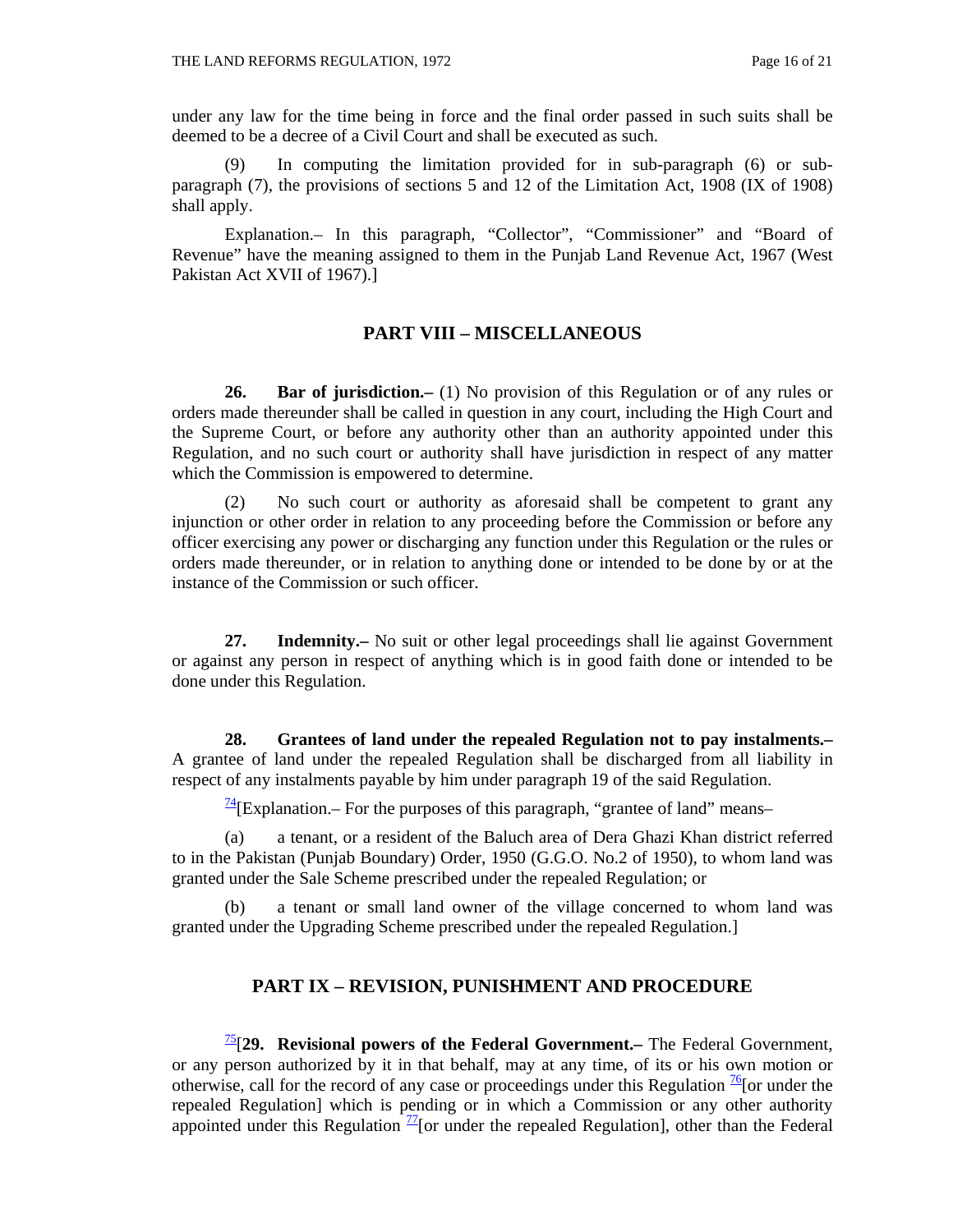Land Commission constituted under paragraph 4-A, has passed an order, for the purpose of satisfying itself or himself about the correctness, legality or propriety of such an order, and may pass such order in relation thereto as the Federal Government or, as the case may be, such person thinks fit:

 Provided that the Federal Government may, from time to time, specify the cases or class of cases in which it desires to pass final orders:

 Provided further that no order shall be passed under this paragraph revising or modifying an order affecting any person unless such person has been afforded an opportunity of being heard:

 Provided further that the record of any case or proceedings in which a Commission or other authority has passed an order shall not be called for under this paragraph by the Federal Government or the person authorized by it–

- (a) of its or his own motion, after the  $\frac{78}{30}$  day of November, 1976] or
- (b) on the application of any aggrieved person made after the expiration of sixty days from the date of such order or from the enactment of the Land Reforms (Amendment) Act, 1973, whichever is later, excluding the time requisite for obtaining a copy of such order.]

 $\frac{79}{2}$ [29A. Additional powers of the President.- (1) If it shall appear to the President necessary or expedient in the public interest so to do, he may make an Order, to be notified in the official Gazette–

- (a) reducing the area of land permitted to be possessed or owned under paragraph 8, so however that–
	- (i) such area shall in no case be equivalent to less than twelve thousand produce index units, or less than one hundred and fifty acres of irrigated land, or three hundred acres of unirrigated land, or irrigated and unirrigated land the aggregate area of which is less than one hundred and fifty acres of irrigated land (one acre of irrigated land being equivalent to two acres of unirrigated land);
	- (ii) such area in the case of a person to whom the provisions of clause (2) of paragraph 8 apply shall in no case be equivalent to less than fourteen thousand produce index units;
- (b) making such omissions from, addition to, modifications of or amendments to this Regulation, as may be necessary in consequence of such Order.

 (2) When any Order is made by the President under clause (1), the Provincial Commissions shall prescribe the form in which declarations may be filed by persons owning land in excess of the area permitted by the said Order, and shall specify the period within which such declaration may be filed;

 Provided that no such declaration shall he required from a person who has previously submitted a declaration under sub-clause (a) of clause (1) of paragraph 12.

 (3) No Order shall be made under clause (1) of this Article after the thirty-first day of October, 1972.]

**30. Offences and penalties.–** Whoever contravenes or fails to comply with any of the provisions of this Regulation or the rules or orders made thereunder, or fails to make any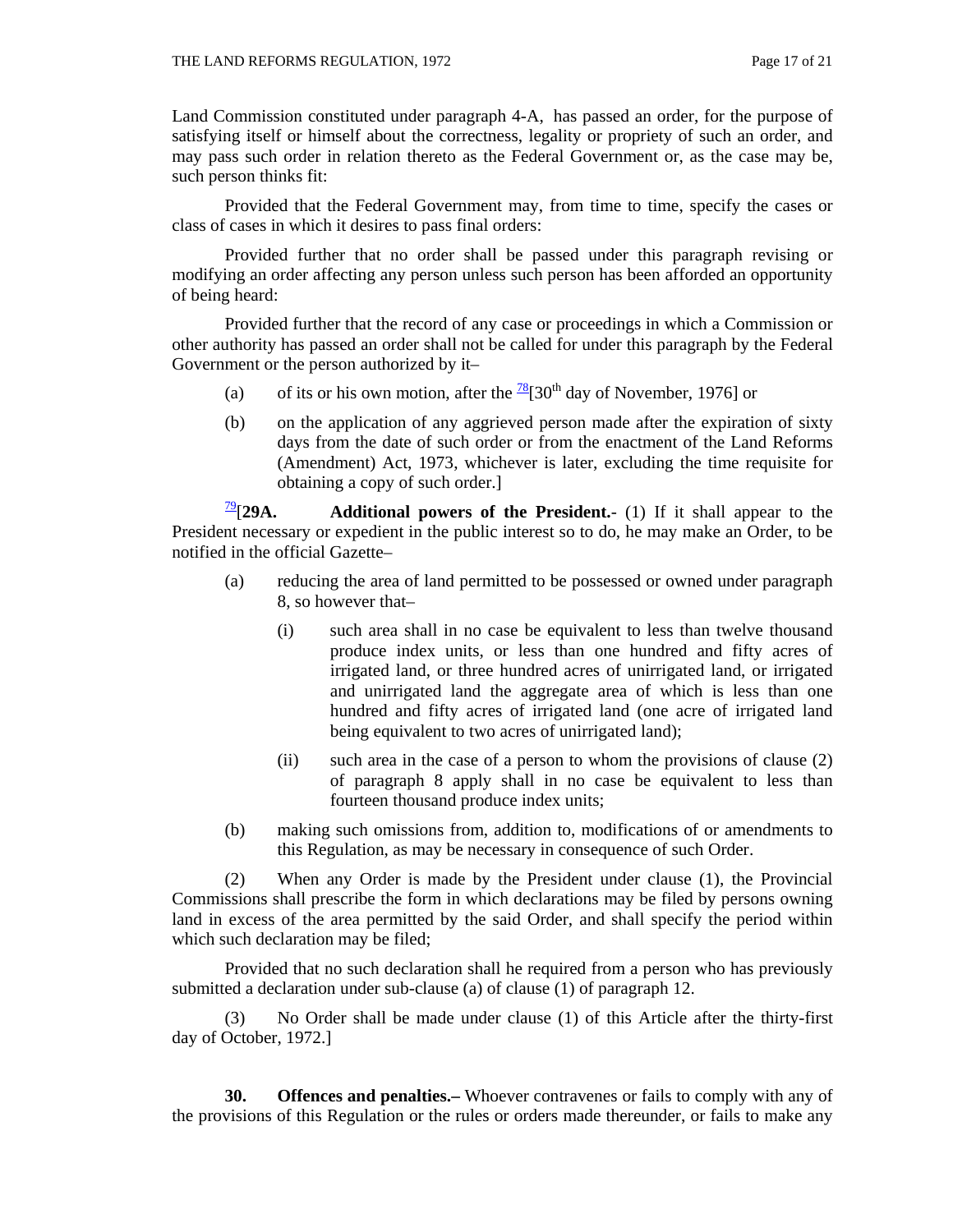declaration or furnish any information required by such provisions, or willfully furnishes incomplete or false declaration or information, or tampers with any record relevant to the purposes of such provisions, or obstructs any person in the discharge of his duties or functions under such provisions shall be punished with rigorous imprisonment which may extend to seven years, and where a person has been convicted under this paragraph of willfully making or furnishing a false declaration, the court convicting him may order that all or any immovable property of such person be forfeited to Government.

**31. Cognizance of offences.–** No court shall take cognizance of an offence under this Regulation except on a complaint in writing made by order of, or under authority from, the Commission.

**32. Repeal and saving.–** (1) The West Pakistan Land Reforms Regulation (Regulation 64 of 1959), hereinafter referred to as the said Regulation, is hereby repealed.

 (2) Subject to the other provisions of this Regulation, the repeal of the said Regulation shall not affect–

- (a) the previous operation of the said Regulation or the validity, invalidity, effect or consequences of anything already done or suffered thereunder;
- (b) any right, title, privilege, obligation or liability, acquired, accrued or incurred thereunder; or
- (c) any penalty, forfeiture or punishment incurred in respect of any offence under the said Regulation; or
- (d) any investigation, legal proceedings or remedy in respect of any such right, title, privilege, obligation, liability, penalty, forfeiture or punishment as aforesaid; and any such investigation, legal proceedings, or remedy may be instituted, continued or enforced and any such penalty, forfeiture or punishment, may be imposed as if this Regulation had not been made.

 (3) Any proceedings pending before an authority constituted or appointed under the said Regulation, immediately before the coming into force of this Regulation, shall stand transferred to such authority constituted or appointed under this Regulation as the Commission may, by order published in the official Gazette, specify in this behalf, and the authority to which such proceedings are transferred shall, in such proceedings, act in accordance with the provisions of the said Regulation, as if it had been appointed under the said Regulation.

 $\frac{80}{9}$ [(4) Land vesting in Government under the repealed Regulation and not granted to any person before the repeal thereof shall be disposed of or utilized by Government as far as may be in accordance with the provisions of Part V.]

\_\_\_\_\_\_\_\_\_\_\_\_\_

<sup>&</sup>lt;sup>1</sup> This Regulation was promulgated by the Chief Martial Law Administrator Pakistan on  $11<sup>th</sup>$  March, 1972, and was published in the Gazette of Pakistan (Extraordinary), Pages 291-300. By Article 280 of the Interim Constitution of the Islamic Republic of Pakistan, 1972, this Regulation was saved and continued as existing law and having been specified in the Seventh Schedule shall be deemed to have become an Act of the appropriate Legislature.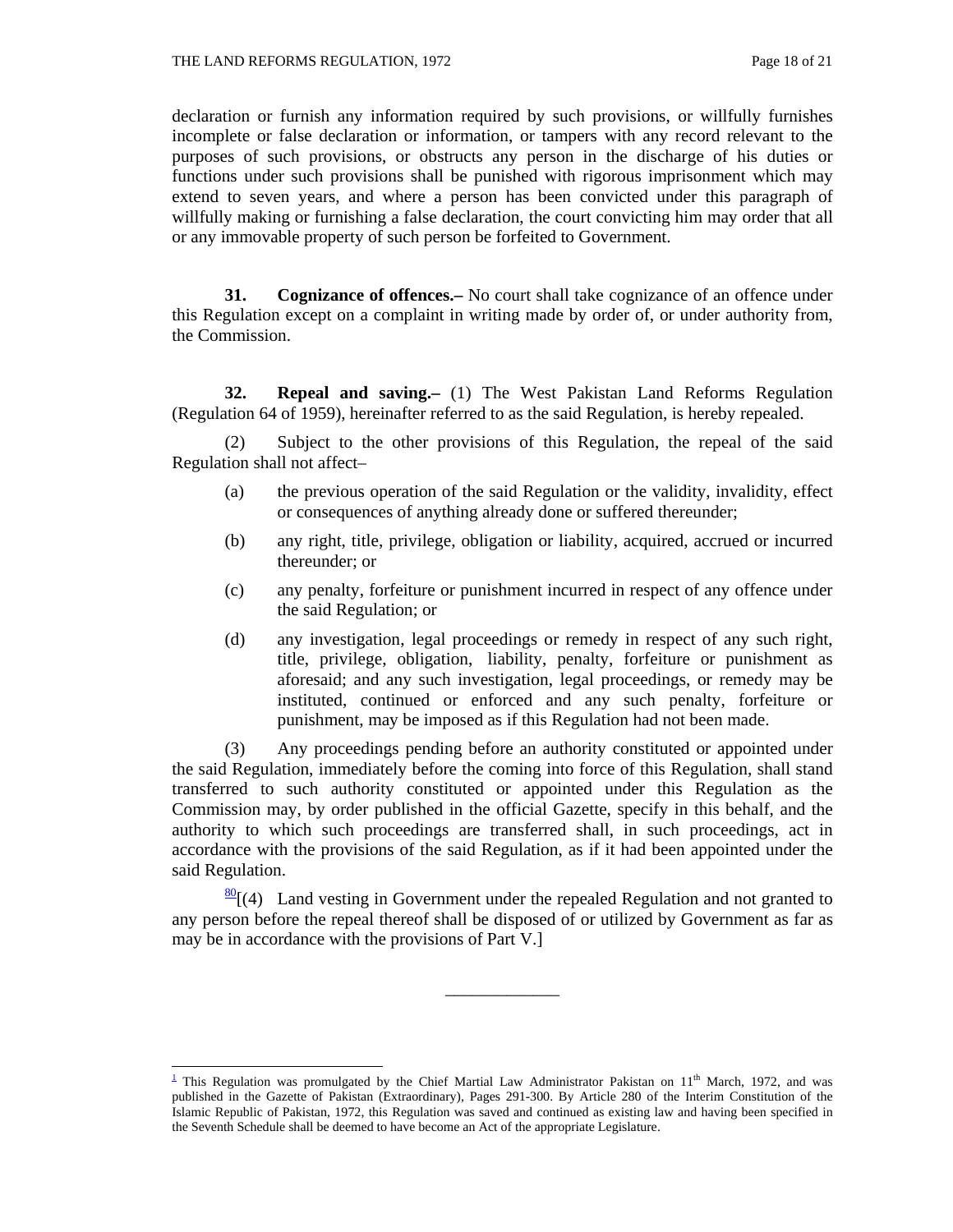$2$  Add by Martial Law Regulation No. 126.

 $3$  By Order of the Shariat Appellate Bench of the Supreme Court of Pakistan in Qazalbash Waqf case reported in PLD 1990 SC 99, the provisions of clause (7) of paragraph 2 of the Regulation in so far as they include Islamic Waqf were held repugnant to the Injunctions of Islam and they ceased to have effect prospectively w.e.f.  $23<sup>rd</sup>$  March, 1990.

<u> Louis Communication de la communication de la communication de la communication de la communication de la com</u>

 $4$  Substituted for the words "or an educational institution exempted by Government" by the Land Reforms (Amendment) Act, 1976 (Federal Act XLVIII of 1976).

 $\frac{5}{2}$  The word "and" deleted by the Land Reforms Regulation (Punjab Amendment) Ordinance, 1982 (V of 1982).

6 Substituted *ibid* for the full-stop.

7 Added *ibid.*

 $8$  Substituted for the word "Governor" by the Land Reforms (Amendment) Act, 1974 (Federal Act XXX of 1974).

<sup>9</sup> Substituted ibid.

 $\frac{10}{10}$  Substituted for the word "President" by the Land Reforms (Amendment) Act, 1973 (Federal Act LXII of 1973).

 $\frac{11}{2}$  Substituted *Ibid.* 

12 Substituted *ibid.*

 $\frac{13}{2}$  1. Added *ibid.* 

2. Section 11 of the Land Reforms (Amendment) Act, 1973 (Federal Act LXII of 1973) provides as under:

"**11. Validation.**- The Federal Land Commission in existence at the commencement of this Act shall be deemed to have been constituted under the Land Reforms Regulation, 1972 and every thing done, action taken or order passed by the Federal Land Commission shall be deemed to have been validly done, taken or passed, as if this Act were in force on the day on which the Federal Land Commission was constituted or such thing, action or order was done, taken or passed."

 $\frac{14}{14}$  By order of the Shariat Appellate Bench of the Supreme Court of Pakistan in Qazalbash Waqf case reported in PLD 1990 SC 99, the whole of paragraphs 7, 8, 9, 10, 13 and 14 of the Regulation and consequentially paragraph 18 of the Regulation were held repugnant to the Injunctions of Islam and they ceased to have effect prospectively w.e.f.  $23<sup>rd</sup>$  March, 1990. The interpretation of the relevant provisions of Chapter 3A of the Constitution of the Islamic Republic of Pakistan, 1973 is contained in the judgment of the Supreme Court of Pakistan reported in PLD 1988 SC 287. The effect of self-executory provisions of the Land Reforms law is explained in the judgments of the Supreme Court of Pakistan reported in PLD 1989 SC 550 and PLD 1998 SC 132.

<sup>15</sup> Substituted for the word "fifteen" by the Land Reforms (Limits on Individual Holdings) Order, 1972.

 $\frac{16}{16}$  Substituted for the words "eighteen thousand produce index units" by the Land Reforms (Limits on Individual Holdings) Order, 1972.

 $\frac{17}{2}$  Substituted for the words, comma and figure "on first March, 1967" by Martial Law Regulation No. 121.

 $\frac{18}{18}$  Substituted for the words "fifteen thousand produce index units" by the Land Reforms (Limits on Individual Holdings) Order, 1972.

 $\frac{19}{2}$  Substituted by the Land Reforms (Punjab Amendment) Act, 1973 (XI of 1973).

20 Deleted *ibid.*

 $\frac{21}{21}$  Footnote 14 explains the position..

 $\frac{22}{2}$  Substituted for the words "fifteen thousand produce index units" by the Land Reforms (Limits on Individual Holdings) Order, 1972.

 $\frac{23}{2}$  Substituted for the words "eighteen thousand produce index units" by the Land Reforms (Limits on Individual Holdings) Order, 1972.

 $\frac{24}{3}$  Added by the Land Reforms (Punjab Amendment) Act, 1973 (XI of 1973).

 $\frac{25}{5}$  Footnote 14 explains the position.

 $\frac{26}{5}$  Footnote 14 explains the position.

<sup>27</sup> Substituted for the word "Service" by the Land Reforms (Punjab Amendment) Act, 1973 (XI of 1973).

28 Substituted i*bid.*

29 Added *ibid.*

 $\frac{30}{20}$  Substituted *ibid* for the words "as is referred to in sub-paragraph (1)".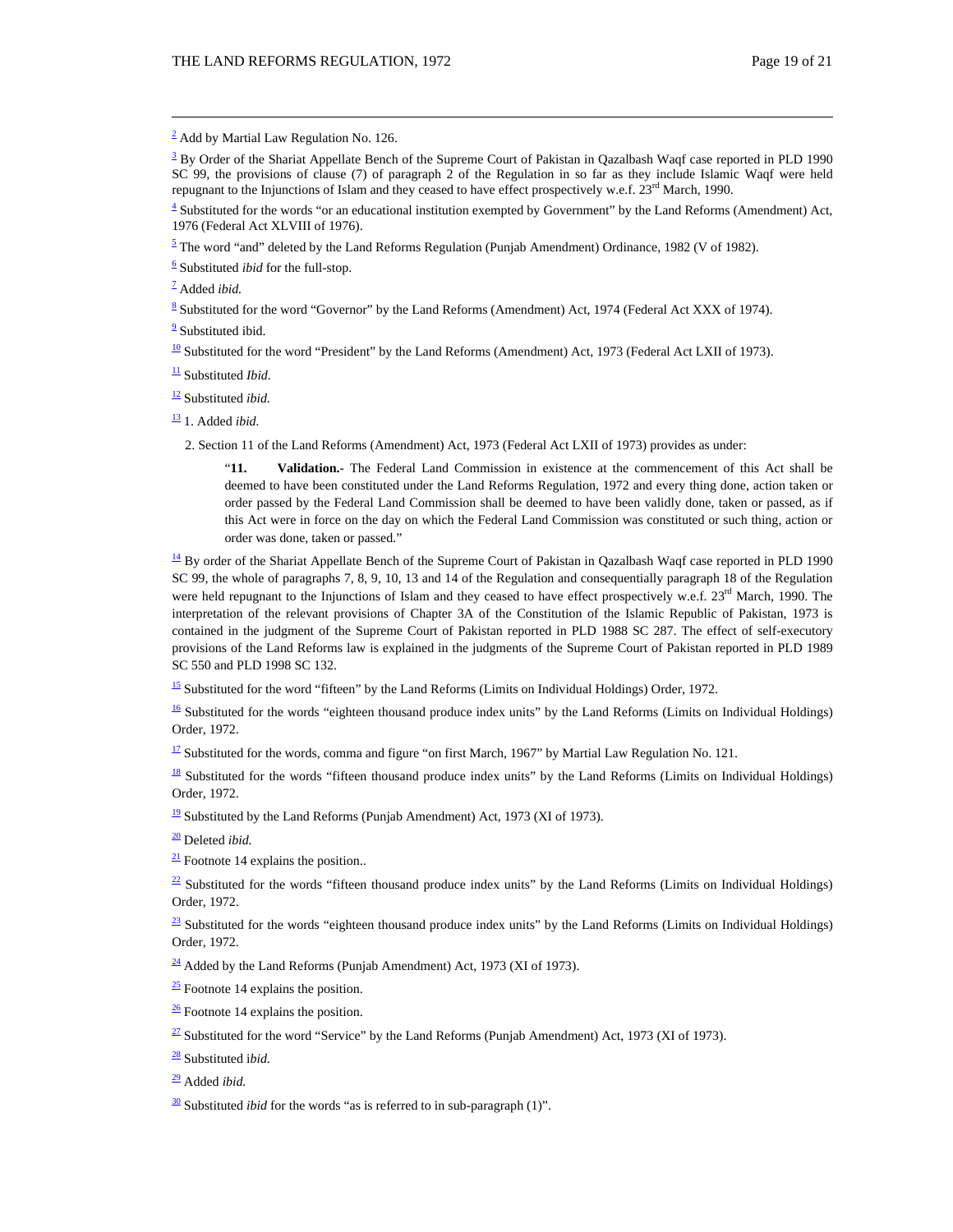<u> Louis Communication de la communication de la communication de la communication de la communication de la com</u>  $\frac{31}{21}$  Substituted for the words "any of the Defence Services" by the Land Reforms (Punjab Amendment) Act, 1973 (XI of 1973).

 $\frac{32}{2}$  Substituted by the Land Reforms (Amendment) Act, 1973 (Federal Act LXII of 1973).

 $\frac{33}{25}$  Substituted for the words "fifteen thousand produce index units" by the Land Reforms (Limits on Individual Holdings) Order, 1972.

34 Substituted *ibid*.

 $\frac{35}{2}$  Inserted by Martial Law Regulation No. 121.

 $\frac{36}{10}$  Substituted for the words "fifteen thousand produce index units" by the Land Reforms (Limits on Individual Holdings) Order, 1972.

 $\frac{37}{2}$  Substituted for the word "Service" by the Land Reforms (Punjab Amendment) Act, 1973 (XI of 1973).

 $\frac{38}{28}$  Inserted by the Land Reforms (Amendment) Act, 1974 (Federal Act XXX of 1974).

 $\frac{39}{2}$  Footnote 14 explains the position.

 $\frac{40}{2}$  Added by the land Reforms (Amendment) Act, 1976 (Federal Act XLVIII of 1976).

 $\frac{41}{2}$  Footnote 14 explains the position.

 $\frac{42}{2}$  By Order of the Shariat Appellate Bench of the Supreme Court of Pakistan in Qazalbash Waqf case reported in PLD 1990 SC 99, it was held that paragraphs 15, 16, 19 and 20 of the Regulation in so far as they ignore the rights and obligations, the terms and conditions of the grant license or lease, as the case may be, in resuming the stud and live-stock farms, shikargahs and orchards and dealing further with them under paragraphs 19 and 20 thereof were repugnant to the Injunction of Islam.

 $\frac{43}{2}$  Inserted by the Land Reforms (Amendment) Act, 1974 (Federal Act XXX of 1974).

 $\frac{44}{1}$  Footnote 42 explains the position.

 $\frac{45}{2}$  By order of the Shariat Appellate Bench of the Supreme Court of Pakistan in Qazalbash Waqf case reported in PLD 1990 SC 99, it was held that paragraph 17 of the Regulation in so far as it relates to Wakf and all other institutions which can validly fall within the definition of Islamic Wakf and consequential to that extent paragraph 21 also were repugnant to the Injunctions of Islam.

 $\frac{46}{2}$  Substituted by the Land Reforms (Amendment) Act, 1974 (Federal Act XXX of 1974).

47 Added *ibid.*

48 Substituted *ibid.*

49 Added *ibid.*

50 Substituted *ibid.*

51 Substituted *ibid* for full-stop*.*

52 Added *ibid.*

 $\frac{53}{2}$  Inserted by the Land Reforms (Punjab Amendment) Act, 1973 (XI of 1973).

 $\frac{54}{2}$  Footnote 42 explains the position.

 $\frac{55}{2}$  Added by the Land Reforms (Amendment) Act, 1973 (Federal Act LXII of 1973). Earlier the words and commas "of the whole of such part of, or area from, such land, as Government may deem fit:" were added in this proviso by the Land Reforms (Punjab Amendment) Act, 1973 (XI of 1973).

 $\frac{56}{10}$  Added by the Land Reforms (Amendment) Order, 1984 (P.O.6 of 1984), Article 3 of which provides as under:

"**3. Bar of jurisdiction.–** A decision of the Government under second proviso to paragraph 19 of the Land Reforms Regulation, 1972, as amended by this Order, shall not be called in question before any court, including the Supreme Court and a High Court, on any ground whatsoever."

 $\frac{57}{2}$  Footnote 42 explains the position.

 $\frac{58}{2}$  Footnote 45 explains the position.

 $59$  Added by the Land Reforms (Amendment) Act 1973 (Federal Act LXII of 1973). Earlier the words and commas "of the whole or such part of, or area from, such land, as Government may deem fit." were added in this proviso by the Land Reforms (Punjab Amendment) Act, 1973 (XI of 1973).

 $\frac{60}{2}$  By Order of the Shariat Appellate Bench of the Supreme Court of Pakistan in Haji Muhammad Anwar's case reported in 1994 SCMR 899, the provision of paragraphs 22, 23 and 24 of the Regulation were held repugnant to the Injunction of Islam and they ceased to have effect on 28<sup>th</sup> February, 1994.